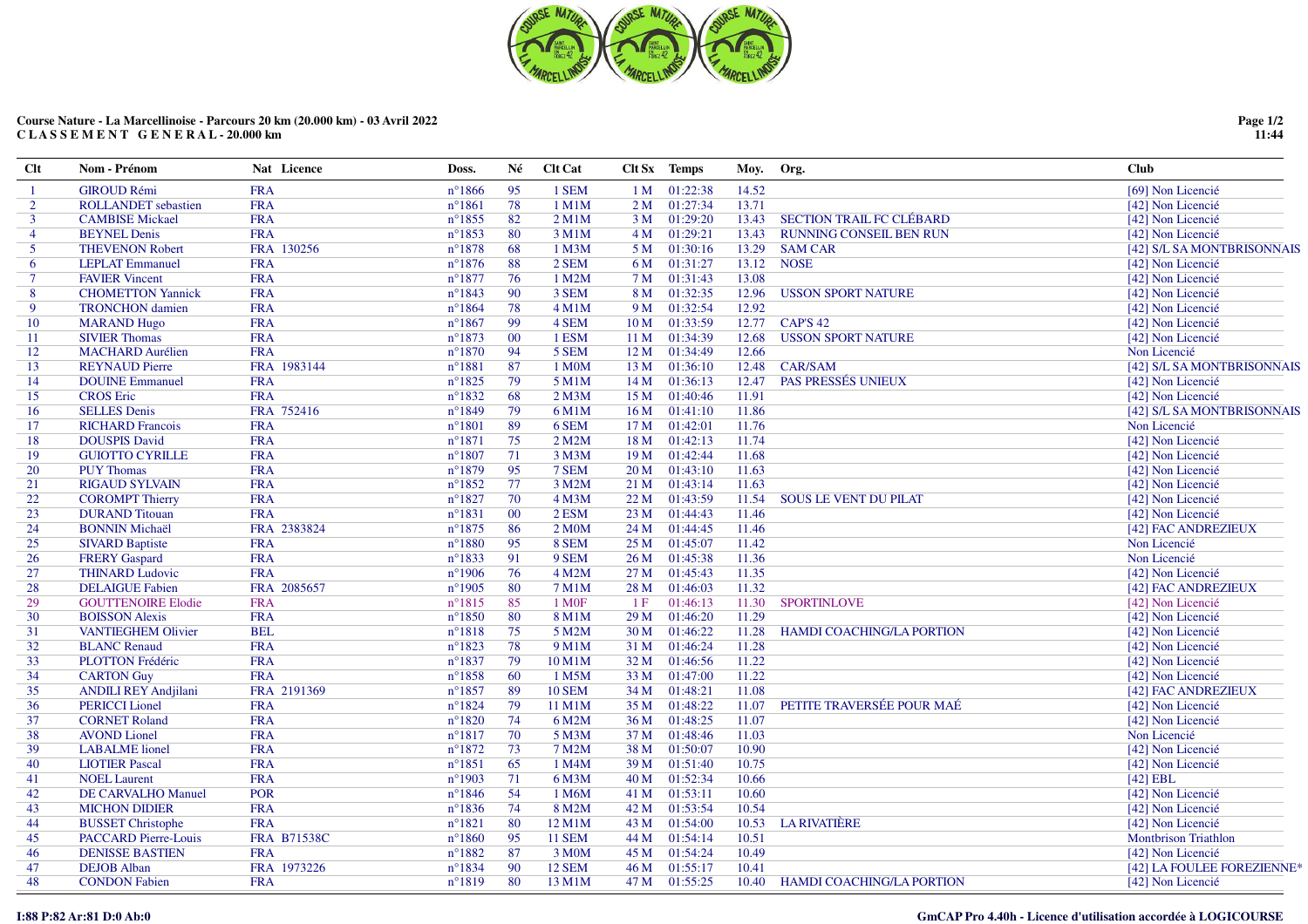

| $Cl$ t | Nom - Prénom                        | Nat Licence      | Doss.            | Né     | <b>Clt Cat</b>       |                 | Clt Sx Temps | Moy.  | Org.                                      | Club                        |
|--------|-------------------------------------|------------------|------------------|--------|----------------------|-----------------|--------------|-------|-------------------------------------------|-----------------------------|
| 49     | <b>PRIMAULT Christian</b>           | <b>FRA</b>       | $n^{\circ}1845$  | 69     | 7 M3M                | 48 M            | 01:55:52     | 10.36 |                                           | [42] Non Licencié           |
| 50     | <b>JEAN Stephane</b>                | <b>FRA</b>       | $n^{\circ}1865$  | 83     | 4 M <sub>O</sub> M   | 49 M            | 01:56:19     | 10.32 |                                           | [42] Non Licencié           |
| 51     | <b>CLAVIER Amandine</b>             | <b>FRA</b>       | $n^{\circ}1868$  | 83     | 2 M0F                | 2F              | 01:56:46     | 10.28 | LA FEMME QUI TRAINE SA SACOCHE            | [42] Non Licencié           |
| 52     | <b>GROS</b> Yael                    | <b>FRA</b>       | $n^{\circ}1862$  | 88     | <b>13 SEM</b>        | 50 M            | 01:57:35     | 10.21 |                                           | Non Licencié                |
| 53     | <b>EMONET Rémi</b>                  | <b>FRA</b>       | $n^{\circ}1835$  | 82     | 14 M1M               | 51 M            | 01:59:01     | 10.08 |                                           | Non Licencié                |
| 54     | <b>TISSIER Thomas</b>               | <b>FRA</b>       | $n^{\circ}1884$  | 83     | 5 M0M                | 52 M            | 01:59:06     | 10.08 |                                           | [42] Non Licencié           |
| 55     | <b>CLAVIER Johann</b>               | <b>FRA</b>       | $n^{\circ}1869$  | 80     | 15 M1M               | 53 M            | 01:59:07     | 10.07 | LA SACOCHE QUI SUIT SA FEMME              | [42] Non Licencié           |
| 56     | <b>BRANCION Nicolas</b>             | <b>FRA</b>       | $n^{\circ}1828$  | 89     | <b>14 SEM</b>        | 54 M            | 01:59:57     | 10.00 |                                           | [42] Non Licencié           |
| 57     | <b>DICHARRY Anne-Lise</b>           | FRA 1880951      | $n^{\circ}1811$  | 79     | $1$ M $1$ F          | 3F              | 01:59:58     | 10.00 |                                           | [42] COQUELICOT 42*         |
| 58     | <b>DELAIGUE Sally</b>               | FRA 1894998      | $n^{\circ}$ 1904 | 80     | $2$ M <sub>1</sub> F | 4F              | 02:00:08     | 9.99  |                                           | [42] FAC ANDREZIEUX         |
| 59     | <b>CHEVALIER Romain</b>             | <b>FRA</b>       | $n^{\circ}1863$  | 88     | <b>15 SEM</b>        | 55 M            | 02:00:54     | 9.93  | <b>USSON SPORT NATURE</b>                 | [42] Non Licencié           |
| 60     | <b>BARRIER Pierre Eric</b>          | <b>FRA</b>       | $n^{\circ}1830$  | 75     | 9 M2M                | 56 M            | 02:01:03     | 9.91  |                                           | Non Licencié                |
| -61    | <b>CAPPADORO</b> Joris              | <b>FRA</b>       | $n^{\circ}1804$  | 90     | <b>16 SEM</b>        | 57 M            | 02:01:20     | 9.89  | <b>BOUGE TA FLEM</b>                      | [42] Non Licencié           |
| 62     | <b>FELIX Martial</b>                | <b>FRA</b>       | $n^{\circ}1840$  | 62     | 2 M5M                | 58 M            | 02:02:01     | 9.84  | LULTRA SEP ET LES LIÈVRES D'AIX ET ISABLE | [42] Non Licencié           |
| 63     | <b>CHAMBON Cédric</b>               | <b>FRA</b>       | $n^{\circ}1844$  | 78     | 16 M1M               | 59 M            | 02:02:34     | 9.79  | <b>TEAM RHUMNERS</b>                      | [42] Non Licencié           |
| 64     | <b>MARDIROSSIAN</b> mikael          | FRA 2088909      | $n^{\circ}$ 1885 | 83     | 6 M <sub>0</sub> M   | 60 <sub>M</sub> | 02:02:47     | 9.77  | <b>TTS</b>                                | [42] S/L SA MONTBRISONNAIS  |
| 65     | <b>GROS Pascal</b>                  | FRA 042_98972246 | $n^{\circ}1839$  | 60     | 3 M5M                | 61 M            | 02:05:01     | 9.60  | <b>CLIPS RLM</b>                          | [42] Clips Roche la Molière |
| 66     | <b>FLACHAT Nathalie</b>             | <b>FRA</b>       | $n^{\circ}1874$  | 78     | 3 M1F                | 5F              | 02:05:11     | 9.59  |                                           | [42] Non Licencié           |
| 67     | <b>DICHARRY Alexandre</b>           | FRA 1809459      | $n^{\circ}1812$  | 76     | 10 M2M               | 62 M            | 02:05:20     | 9.57  |                                           | [42] COQUELICOT 42*         |
| 68     | <b>BETEMPS</b> Patricia             | FRA 2088733      | $n^{\circ}1859$  | 72     | 1 M3F                | 6 F             | 02:05:30     | 9.56  | <b>FAC</b>                                | [42] FAC ANDREZIEUX         |
| 69     | <b>MAZET</b> Serge                  | FRA 1968095      | $n^{\circ}1808$  | 66     | 2 M4M                | 63 M            | 02:05:52     | 9.53  |                                           | [42] FAC ANDREZIEUX         |
| 70     | <b>RAJOT Sylvie</b>                 | <b>FRA</b>       | $n^{\circ}1816$  | 69     | $2$ M3F              | 7F              | 02:07:07     | 9.44  |                                           | [42] Non Licencié           |
| 71     | <b>MARCHAND Emmanuel-Pierre FRA</b> |                  | $n^{\circ}1814$  | 70     | 8 M3M                | 64 M            | 02:10:37     | 9.19  |                                           | [42] Non Licencié           |
| 72     | <b>RODRIGUEZ Anais</b>              | <b>FRA</b>       | $n^{\circ}$ 1883 | 94     | 1 SEF                | 8F              | 02:10:37     | 9.19  | <b>LA COUREUSE DU DIMANCHE</b>            | Non Licencié                |
| 73     | <b>CHANUT Frédéric</b>              | <b>FRA</b>       | $n^{\circ}1829$  | 84     | <b>7 M0M</b>         | 65 M            | 02:13:06     | 9.02  |                                           | Non Licencié                |
| 74     | <b>BUISSON Alice</b>                | <b>FRA</b>       | $n^{\circ}1842$  | 87     | 3 M <sub>OF</sub>    | 9F              | 02:15:10     | 8.88  |                                           | [42] Non Licencié           |
| 75     | <b>VERNAY Nathalie</b>              | <b>FRA</b>       | $n^{\circ}1848$  | 78     | $4 \,\mathrm{M1F}$   | 10F             | 02:17:04     | 8.76  | <b>TEAM RHUMNERS</b>                      | [42] Non Licencié           |
| 76     | <b>DRUTEL Justine</b>               | <b>FRA</b>       | $n^{\circ}1854$  | 87     | 4 M <sub>OF</sub>    | 11F             | 02:17:34     | 8.72  | L'ÉCHAPPÉE DES BORDS DE LOIRE             | [42] Non Licencié           |
| 77     | <b>VEROT Yannick</b>                | <b>FRA</b>       | $n^{\circ}1803$  | 76     | 11 M2M               | 66 M            | 02:21:28     | 8.48  | <b>J'Y VAIS MAIS J'AI PEUR</b>            | Non Licencié                |
| 78     | <b>GIAUME BONNET Mélanie</b>        | <b>FRA</b>       | $n^{\circ}1841$  | 87     | 5 M <sub>OF</sub>    | 12F             | 02:21:39     | 8.47  |                                           | Non Licencié                |
| 79     | <b>LAPEINE Fanny</b>                | <b>FRA</b>       | $n^{\circ}1856$  | $00\,$ | 1 ESF                | 13F             | 02:22:24     | 8.43  |                                           | [69] Non Licencié           |
| -80    | <b>DECAESTEKER Yoan</b>             | <b>FRA</b>       | $n^{\circ}1838$  | 90     | <b>17 SEM</b>        | 67 M            | 02:23:07     | 8.39  | <b>OPÉRATION NINJA</b>                    | [42] Non Licencié           |
| 81     | <b>ILIC</b> Débora                  | <b>FRA</b>       | $n^{\circ}1800$  | 81     | 5 M1F                | 14F             | 02:25:04     | 8.27  | <b>LES RUNNERS DKLÉS</b>                  | [42] Non Licencié           |
|        |                                     |                  |                  |        |                      |                 |              |       |                                           |                             |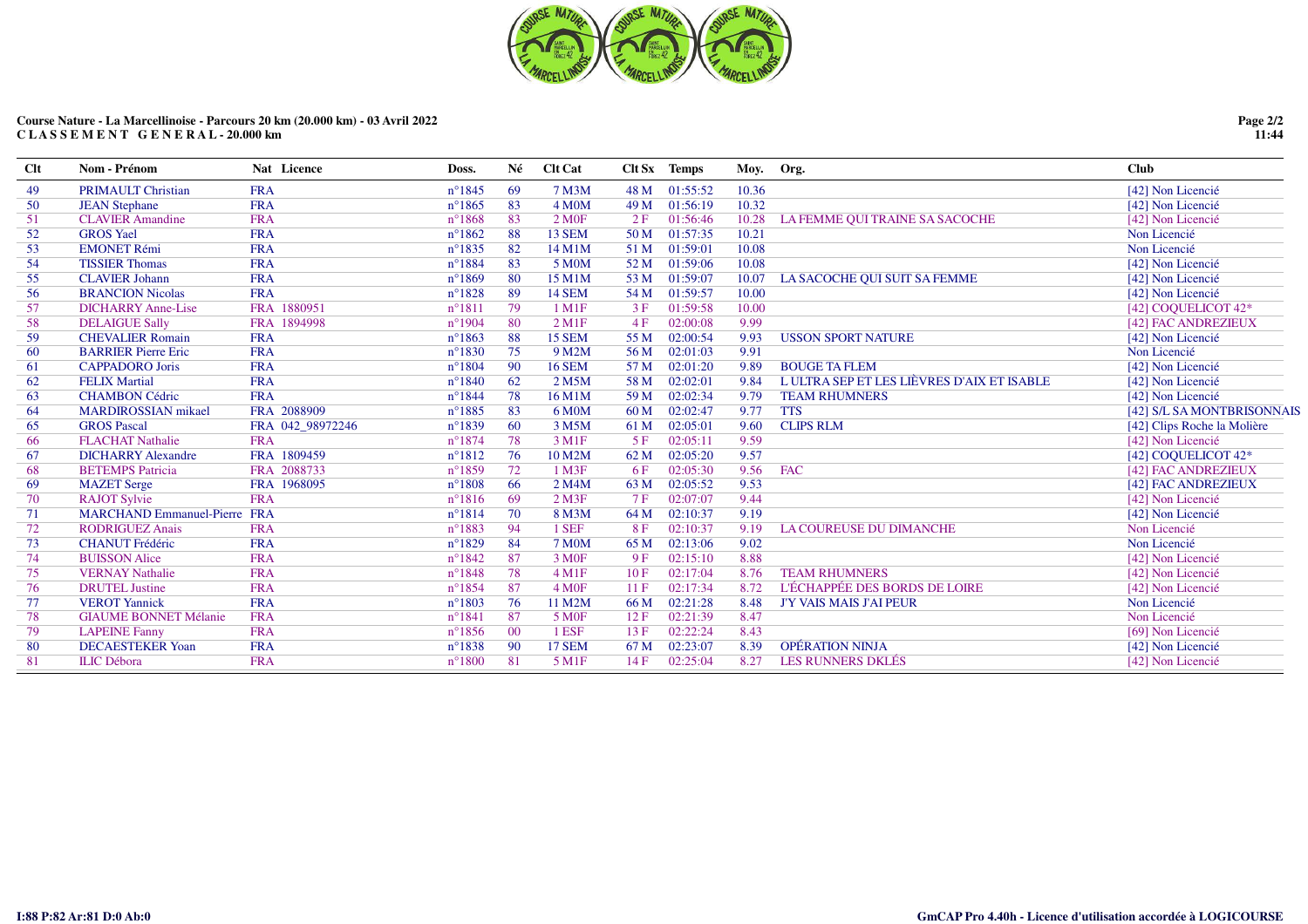

| Clt            | Nom - Prénom                 | Nat Licence        | Doss.           | Né     | <b>Clt Cat</b>     | Clt Sx          | Temps         | Moy.  | Org.                          | Club                       |
|----------------|------------------------------|--------------------|-----------------|--------|--------------------|-----------------|---------------|-------|-------------------------------|----------------------------|
| $\overline{1}$ | <b>CROUZET</b> Corentin      | FRA 717380         | $n^{\circ}1117$ | 93     | 1 SEM              | 1 M             | 00:55:56      | 15.02 | <b>BEN RUN - MOJITO TRAIL</b> | [42] ATOUSPORTS            |
| $\overline{2}$ | <b>MICHEL José</b>           | <b>FRA</b>         | $n^{\circ}1060$ | 79     | 1 M1M              | 2 M             | 00:58:39      | 14.32 |                               | [42] Non Licencié          |
| $\mathbf{3}$   | <b>GARNIER Valentin</b>      | <b>FRA</b>         | $n^{\circ}1154$ | 99     | 2 SEM              | 3 <sub>M</sub>  | 00:58:44      | 14.31 |                               | Non Licencié               |
| $\overline{4}$ | <b>GALTIÉ</b> Sylvain        | <b>FRA</b>         | $n^{\circ}1205$ | 78     | $2$ M $1$ M        | 4M              | 00:58:51      | 14.27 |                               | Non Licencié               |
| $\overline{5}$ | <b>DOUCE Cyril</b>           | FRA 1415460        | $n^{\circ}1216$ | 72     | 1 M3M              | 5 M             | 00:58:58      | 14.25 |                               | [42] LA FOULEE FOREZIENNE* |
| 6              | <b>NIGON Cédric</b>          | FRA 1296971        | $n^{\circ}1084$ | 83     | 1 M0M              | 6 M             | 01:00:10      | 13.96 |                               | [42] S/L SA MONTBRISONNAIS |
| $\tau$         | <b>BONNET Anthony</b>        | <b>FRA</b>         | $n^{\circ}1033$ | 86     | 2 MOM              | 7 M             | 01:01:22      | 13.69 | DÉCATHLON SAINT-ÉTIENNE       | [42] Non Licencié          |
| 8              | <b>DEROCHES</b> Denis        | <b>FRA</b>         | $n^{\circ}1204$ | 79     | 3 M1M              | 8 M             | 01:01:37      | 13.64 |                               | [42] Non Licencié          |
| $\mathbf{Q}$   | <b>AGIER Arnaud</b>          | <b>FRA</b>         | $n^{\circ}1200$ | 83     | 3 M0M              | 9 M             | 01:02:04      | 13.54 |                               | [42] Non Licencié          |
| 10             | <b>CHARLES Roland</b>        | FRA 2166878        | $n^{\circ}1226$ | 83     | 4 M <sub>O</sub> M | 10 <sub>M</sub> | 01:02:41      | 13.40 | <b>LA FOULEE FOREZIENNE</b>   | [42] LA FOULEE FOREZIENNE* |
| 11             | <b>FERRIER Yannick</b>       | <b>FRA</b>         | $n^{\circ}1098$ | 84     | 5 M <sub>0</sub> M | 11 <sub>M</sub> | 01:02:47      | 13.38 |                               | [42] Non Licencié          |
| 12             | <b>RIVET Philippe</b>        | <b>FRA</b>         | $n^{\circ}1078$ | 70     | $2$ M $3$ M        | 12 <sub>M</sub> | 01:04:21      | 13.05 | PETITE TRAVERSÉE POUR MAÉ     | [42] Non Licencié          |
| 13             | <b>BERNARD Timothée</b>      | <b>FRA</b>         | $n^{\circ}1027$ | 92     | 3 SEM              | 13M             | 01:04:42      | 12.98 |                               | Non Licencié               |
| 14             | <b>BROUILLOUX Nicolas</b>    | <b>FRA</b>         | $n^{\circ}1212$ | 88     | 4 SEM              | 14 M            | 01:05:00      | 12.92 | <b>CSADN COURSE À PIED</b>    | Non Licencié               |
| 15             | <b>MICHEL Pierre-antoine</b> | <b>FRA</b>         | $n^{\circ}1092$ | $00\,$ | 1 ESM              | 15 <sub>M</sub> | 01:05:11      | 12.89 |                               | [42] Non Licencié          |
| 16             | <b>PAQUET Quentin</b>        | <b>FRA</b>         | $n^{\circ}1097$ | 91     | 5 SEM              | 16M             | 01:05:30      | 12.83 |                               | [42] Non Licencié          |
| 17             | <b>RUIZ Pablo</b>            | <b>FRA</b>         | $n^{\circ}1208$ | 97     | 6 SEM              | 17 <sub>M</sub> | 01:05:47      | 12.77 | <b>LEFFE-NOUS PASSER!</b>     | [38] Non Licencié          |
| 18             | <b>LAMSTAES</b> Stephane     | <b>FRA</b>         | $n^{\circ}1141$ | 73     | 1 M2M              | 18 M            | 01:05:53      | 12.75 |                               | [42] Non Licencié          |
| 19             | <b>PONCET David</b>          | <b>FRA</b>         | $n^{\circ}1008$ | 75     | 2 M2M              | 19 <sub>M</sub> | 01:05:59      | 12.73 |                               | Non Licencié               |
| 20             | <b>POPIER Christian</b>      | <b>FRA</b>         | $n^{\circ}1065$ | 66     | 1 M4M              | 20 M            | 01:06:04      | 12.72 |                               | [42] Non Licencié          |
| 21             | PITAVAL Léo                  | <b>FRA</b>         | $n^{\circ}1222$ | 98     | 7 SEM              | 21 M            | 01:06:05      | 12.71 |                               | [42] Non Licencié          |
| 22             | <b>SOUCHON CAROLE</b>        | <b>FRA</b>         | $n^{\circ}1150$ | 75     | 1 M <sub>2F</sub>  | 1F              | 01:06:25      | 12.65 |                               | [42] Non Licencié          |
| 23             | <b>VENOT Timothée</b>        | FRA 1672533        | $n^{\circ}1090$ | 86     | 6 M0M              | 22 M            | 01:06:26      | 12.65 | <b>SAMONTBRISONNAIS</b>       | [42] S/L SA MONTBRISONNAIS |
| 24             | <b>MICHALON Damien</b>       | <b>FRA</b>         | $n^{\circ}1023$ | 74     | 3 M2M              | 23 M            | 01:06:30      | 12.63 |                               | [42] Non Licencié          |
| 25             | <b>HABOUGIT Valentin</b>     | <b>FRA</b>         | $n^{\circ}1067$ | 93     | 8 SEM              | 24 M            | 01:06:35      | 12.62 |                               | Non Licencié               |
| 26             | <b>JACQUEMOT Gérard</b>      | FRA 474864         | $n^{\circ}1135$ | 64     | 2 M4M              | 25 M            | 01:07:11      | 12.50 |                               | [42] LA FOULEE FOREZIENNE* |
| 27             | <b>ROUSSET Noellie</b>       | FRA 2252224        | $n^{\circ}1118$ | 92     | 1 SEF              | 2F              | 01:07:41      | 12.41 | <b>MOJITO TRAIL</b>           | [42] ATOUSPORTS            |
| 28             | <b>DELORAINE Thibaut</b>     | <b>FRA</b>         | $n^{\circ}1210$ | 85     | <b>7 MOM</b>       | 26 M            | 01:07:49      | 12.39 |                               | [42] Non Licencié          |
| 29             | <b>CESSIECQ Loïc</b>         | <b>FRA</b>         | $n^{\circ}1138$ | 94     | 9 SEM              | 27 M            | 01:07:57      | 12.36 |                               | [42] Non Licencié          |
| 30             | <b>GOUTEYRON Alison</b>      | <b>FRA B53649C</b> | $n^{\circ}1207$ | 93     | $2$ SEF            | 3F              | 01:08:00      | 12.35 | <b>TDR FEURS</b>              | Montbrison triathlon       |
| 31             | <b>GOUTORBE Gregory</b>      | <b>FRA</b>         | $n^{\circ}1227$ | 74     | 4 M2M              | 28 M            | 01:08:33      | 12.25 | <b>ST MO RUNNING CLUB</b>     | [43] Non Licencié          |
| 32             | <b>GAILLARD Fabrice</b>      | <b>FRA</b>         | $n^{\circ}1032$ | 78     | $4$ M $1$ M        | 29 M            | 01:08:37      | 12.24 |                               | [42] Non Licencié          |
| 33             | <b>AVOND</b> sylvain         | <b>FRA</b>         | $n^{\circ}1223$ | 74     | 5 M2M              | 30 M            | 01:08:48      | 12.21 | <b>PAS PRESSÉS D'UNIEUX</b>   | [42] Non Licencié          |
| 34             | <b>VALETTE Olivier</b>       | FRA T315677        | $n^{\circ}1089$ | 74     | 6 M2M              | 31 M            | 01:09:00      | 12.18 |                               | [42] Non Licencié          |
| 35             | PELLISSIER justine           | <b>FRA</b>         | $n^{\circ}1202$ | 04     | 1 JUF              | 4F              | 01:09:24      | 12.10 | <b>NOSE</b>                   | [42] Non Licencié          |
| 36             | <b>CLEMENSON Louis</b>       | <b>FRA</b>         | $n^{\circ}1094$ | 96     | <b>10 SEM</b>      | 32 M            | 01:10:09      | 11.98 |                               | Non Licencié               |
| 37             | <b>HEYRAUD Charlie</b>       | FRA 146595         | $n^{\circ}1206$ | 69     | 3 M3M              | 33 M            | 01:10:18      | 11.95 | <b>FAC ANDREZIEUX</b>         | [42] FAC ANDREZIEUX        |
| 38             | VAN KEMMEL LAURELINE         | <b>FRA</b>         | $n^{\circ}1017$ | 82     | $1$ M $1$ F        | 5F              | 01:10:24      | 11.93 |                               | [42] Non Licencié          |
| 39             | <b>MARTELLINO Bruno</b>      | <b>FRA</b>         | $n^{\circ}1064$ | 63     | 3 M4M              | 34 M            | 01:10:43      | 11.88 | <b>BALDO-RUN</b>              | [42] Non Licencié          |
| 40             | <b>COLLIN Maryline</b>       | <b>FRA</b>         | $n^{\circ}1102$ | 95     | 3 SEF              | 6 F             | 01:10:48      | 11.87 |                               | [42] Non Licencié          |
| 41             | <b>RICOTTI Jean Marc</b>     | <b>FRA</b>         | $n^{\circ}1087$ | 61     | 1 M5M              | 35 M            | 01:11:12      | 11.80 |                               | [42] Non Licencié          |
| 42             | <b>GAYET Vincent</b>         | <b>FRA</b>         | $n^{\circ}1214$ | 86     | <b>8 MOM</b>       | 36 M            | 01:11:25      | 11.76 |                               | Non Licencié               |
| 43             | <b>REY JULIEN</b>            | <b>FRA</b>         | $n^{\circ}1072$ | 77     | 7 M2M              | 37 M            | 01:11:34      | 11.74 |                               | [42] Non Licencié          |
| 44             | <b>GRANDOUILLER</b> teddy    | <b>FRA</b>         | $n^{\circ}1211$ | 84     | 9 M <sub>0</sub> M | 38 M            | 01:12:02      | 11.66 |                               | [42] Non Licencié          |
| 45             | <b>CHEVALIER PHILIPPE</b>    | <b>FRA</b>         | $n^{\circ}1105$ | 67     | 4 M4M              | 39 M            | 01:12:11      | 11.64 |                               | [42] Non Licencié          |
| 46             | <b>BRUNEL Fabien</b>         | <b>FRA</b>         | $n^{\circ}1075$ | 85     | 10 M0M             | 40 M            | 01:12:15      | 11.63 |                               | [42] Non Licencié          |
| 47             | <b>GRANJON Yoan</b>          | <b>FRA</b>         | $n^{\circ}1036$ | 96     | <b>11 SEM</b>      | 41 M            | 01:12:23      | 11.61 |                               | Non Licencié               |
| 48             | <b>MOULIN Thierry</b>        | <b>FRA</b>         | $n^{\circ}1109$ | 69     | 4 M <sub>3</sub> M |                 | 42 M 01:12:26 | 11.60 | <b>ST-CYP-RUNNERS</b>         | [42] Non Licencié          |
|                |                              |                    |                 |        |                    |                 |               |       |                               |                            |

**Page 1/4 11:43**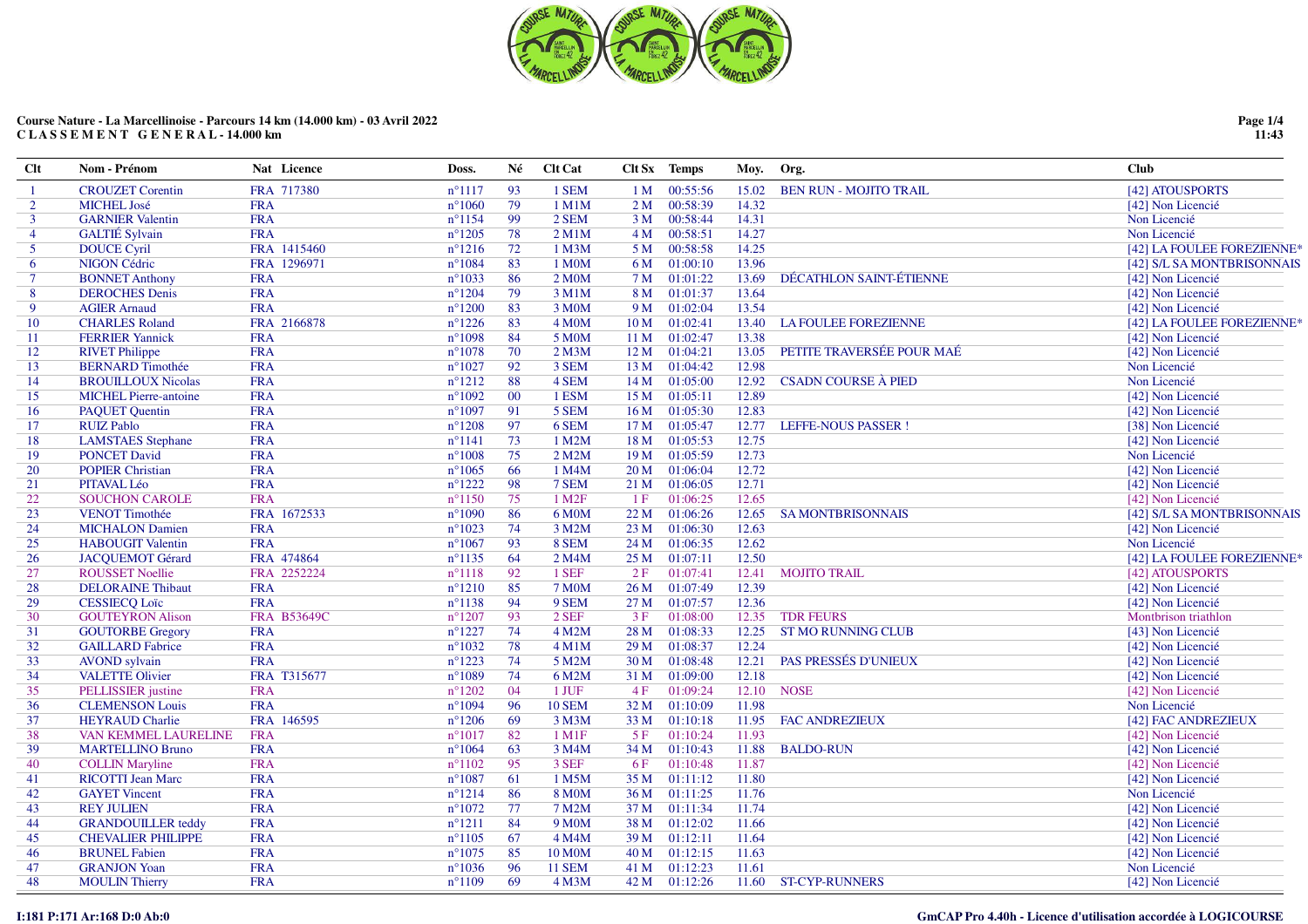

| 11.56<br><b>FRA</b><br>$n^{\circ}1029$<br>74<br>8 M2M<br>01:12:39<br><b>JEANPIERRE Fabrice</b><br>43 M<br>[42] Non Licencié<br>49<br><b>FRA</b><br>$n^{\circ}1047$<br>99<br><b>12 SEM</b><br>01:12:50<br>11.53<br><b>RUSSIER Louis</b><br>44 M<br>[42] Non Licencié<br>50<br><b>BAYLE Nicolas</b><br><b>FRA</b><br>$n^{\circ}1218$<br>99<br>13 SEM<br>01:13:24<br>11.45<br>45 M<br><b>LEFFE NOUS PASSER</b><br>[42] Non Licencié<br>51<br><b>FRA</b><br>$n^{\circ}1209$<br><b>VENET Jérémy</b><br>82<br>5 M1M<br>01:13:24<br>[42] Non Licencié<br>52<br>46 M<br>11.45<br>$2$ M <sub>1</sub> $F$<br>11.43<br><b>BLANCHARD Bénédicte</b><br><b>FRA</b><br>$n^{\circ}1009$<br>78<br>7F<br>01:13:28<br>[42] Non Licencié<br>53<br>FRA 1932076<br>$n^{\circ}1099$<br>80<br>3 M1F<br>01:13:31<br>11.43<br>54<br><b>BOUDOL</b> Isabelle<br>8F<br>[42] S/L SA MONTBRISONNAIS<br><b>VERNAY Thierry</b><br><b>FRA</b><br>$n^{\circ}1106$<br>74<br>9 M2M<br>47 M<br>01:13:34<br>11.42<br><b>TEAM RHUMNERS</b><br>55<br>[42] Non Licencié<br><b>FRA</b><br>$n^{\circ}1134$<br>86<br>48 M<br>01:13:42<br>11.40<br>56<br><b>LINOSSIER Julien</b><br>11 M0M<br><b>ANONYMOUSSE</b><br>[42] Non Licencié<br><b>COMBE Patrick</b><br><b>FRA</b><br>$n^{\circ}1143$<br>60<br>2 M5M<br>49 M<br>01:13:57<br>11.36<br>[42] Non Licencié<br>57<br><b>FRA</b><br>$n^{\circ}1062$<br>3 M5M<br>50 M<br>01:14:08<br>11.33<br>58<br><b>FAURAND Bernard</b><br>60<br>[42] Non Licencié<br><b>FRA</b><br>$n^{\circ}1115$<br>68<br>5 M3M<br>01:14:09<br>11.33<br>59<br><b>MOREL Norbert</b><br>51 M<br>[42] Non Licencié<br><b>DOUCE Alexa</b><br>FRA 1557122<br>$n^{\circ}1201$<br>$2$ M <sub>2</sub> $F$<br>01:14:15<br>11.31<br>[42] LA FOULEE FOREZIENNE*<br>73<br>9F<br>60<br>62<br>4 M5M<br><b>FAVEROT Gilles</b><br>FRA 989352<br>$n^{\circ}1112$<br>52 M<br>01:14:16<br>11.31<br><b>LA FOULEE FOREZIENNE</b><br>[42] LA FOULEE FOREZIENNE*<br>61<br>$n^{\circ}1038$<br>01:14:20<br><b>DEBEGNAC Matthias</b><br><b>FRA</b><br>98<br>14 SEM<br>11.30<br>[42] Non Licencié<br>62<br>53 M<br><b>FRA</b><br>71<br>1 M3F<br>01:14:43<br>11.24<br><b>AVOND Sophie</b><br>$n^{\circ}1051$<br>10F<br>Non Licencié<br>63<br><b>FRANC PIERRE</b><br>FRA 1814500<br>$n^{\circ}1126$<br>72<br>01:14:58<br>11.21<br>[42] ATHLEFORM'42<br>6 M3M<br>54 M<br>64<br>86<br><b>OLIVIER Anthony</b><br><b>FRA</b><br>$n^{\circ}1049$<br>12 M0M<br>01:15:02<br>11.20<br>[42] Non Licencié<br>65<br>55 M<br>01:15:37<br><b>CARRET Hervé</b><br><b>FRA</b><br>$n^{\circ}1040$<br>72<br><b>7 M3M</b><br>56 M<br>11.11<br>[42] Non Licencié<br>66<br>78<br>$4 \,\mathrm{M1F}$<br>01:15:39<br>11.10<br><b>CARRET Sandie</b><br><b>FRA</b><br>$n^{\circ}1041$<br>[42] Non Licencié<br>67<br>11 F<br>85<br>01:15:52<br>[42] Non Licencié<br><b>HAMM</b> Elodie<br><b>FRA</b><br>$n^{\circ}1108$<br>1 M <sub>OF</sub><br>12F<br>11.07<br>68<br>2 M0F<br><b>FRA</b><br>$n^{\circ}1146$<br>83<br>01:15:52<br>11.07<br><b>LA PETITE FOULÉE</b><br>Non Licencié<br>69<br><b>BOREL Marina</b><br>13F<br>01:16:05<br>[42] Non Licencié<br><b>SAUVE Ludovic</b><br><b>FRA</b><br>$n^{\circ}1114$<br>82<br>11.04<br>70<br>6 M1M<br>57 M<br><b>FRA</b><br>63<br>11.03<br>$n^{\circ}1043$<br>5 M4M<br>58 M<br>01:16:11<br>[42] Non Licencié<br>71<br><b>TAREA</b> Serge<br><b>DESCHAMPS</b> Dominique<br><b>FRA</b><br>$n^{\circ}1225$<br>66<br>01:16:16<br>11.02<br>[42] Non Licencié<br>72<br>6 M4M<br>59 M<br><b>FRA</b><br>$n^{\circ}1130$<br>10 M2M<br>01:16:44<br>10.95<br>666.667 CLUB<br>Non Licencié<br>73<br><b>BOURGIER David</b><br>77<br>60 M<br>[42] Non Licencié<br><b>SALAUD Denis</b><br><b>FRA</b><br>$n^{\circ}1123$<br>83<br>13 M0M<br>01:16:44<br><b>FOUILLA FAMILY</b><br>74<br>61 M<br>10.95<br><b>FRA</b><br>83<br>75<br><b>MARTIN Bertrand</b><br>$n^{\circ}1133$<br>14 M0M<br>62 M<br>01:16:44<br>10.95 FOUILLA FAMILY<br>[42] Non Licencié<br>$n^{\circ}1042$<br>01:16:53<br><b>DUCAT Jeremy</b><br><b>FRA</b><br>88<br><b>15 SEM</b><br>10.93<br>[42] Non Licencié<br>76<br>63 M<br><b>FRA</b><br>$n^{\circ}1152$<br>03<br>01:16:58<br>10.92<br>Non Licencié<br>77<br><b>LAURENT</b> Quentin<br>1 JUM<br>64 M<br><b>MATTEI Roberto</b><br><b>FRA</b><br>$n^{\circ}1057$<br>78<br>7 M1M<br>01:17:09<br>10.89<br>[42] Non Licencié<br>78<br>65 M<br>79<br><b>BERGER Guillaume</b><br>FRA B37163C0280273MS4FRA<br>$n^{\circ}1144$<br>85<br>15 M0M<br>01:17:16<br>10.87<br><b>TEAM ANONYMOUSSE</b><br>66 M<br>80<br><b>CHALAYER Laurent</b><br><b>FRA</b><br>$n^{\circ}1139$<br>81<br>8 M1M<br>67 M<br>01:17:19<br>10.86<br><b>MONTBRISON TRIATHLON</b><br>[42] Non Licencié<br>82<br>5 M1F<br>81<br><b>MATTEI Amandine</b><br><b>FRA</b><br>$n^{\circ}1054$<br>14F<br>01:17:20<br>10.86<br>LES GAZ'L<br>[42] Non Licencié<br><b>ALLIBERT Nicolas</b><br><b>FRA</b><br>$n^{\circ}1020$<br>99<br><b>16 SEM</b><br>01:17:29<br>10.84<br>[42] Non Licencié<br>82<br>68 M<br><b>BLANC</b> Denis<br><b>FRA</b><br>$n^{\circ}1007$<br>71<br>8 M3M<br>01:18:09<br>10.75<br>[30] Non Licencié<br>83<br>69 M<br>84<br><b>GRANGE Stephane</b><br><b>FRA</b><br>$n^{\circ}1113$<br>74<br>11 M2M<br>70 M<br>01:18:35<br>10.69<br>[42] Non Licencié<br>63<br>7 M4M<br>85<br><b>RODARY Gilles</b><br><b>FRA</b><br>$n^{\circ}1095$<br>71 M<br>01:18:56<br>10.64<br>[42] Non Licencié<br><b>LOPEZ Fabrice</b><br><b>FRA</b><br>$n^{\circ}1120$<br>70<br>9 M3M<br>72 M<br>01:18:56<br>10.64<br>[42] Non Licencié<br>86<br><b>PIGNARD Mickael</b><br><b>FRA</b><br>$n^{\circ}1082$<br>81<br>9 M1M<br>01:19:07<br>10.62<br><b>ESPACE ET COURSE</b><br>87<br>73 M<br>[43] Non Licencié<br><b>SAUVRY Luc</b><br><b>FRA</b><br>$n^{\circ}1028$<br>60<br>5 M5M<br>01:19:16<br>10.60<br><b>CHUKIDS42</b><br>[42] Non Licencié<br>88<br>74 M<br>FRA 2015437<br>$n^{\circ}1224$<br>58<br>6 M5M<br>01:19:33<br>10.56<br>89<br>LAURENDON jean paul<br>75 M<br>[42] $SAM$<br><b>GABION RAPHAEL</b><br><b>FRA</b><br>$n^{\circ}1052$<br>72<br>01:19:35<br>[42] Non Licencié<br>90<br>10 M3M<br>76 M<br>10.56<br><b>LORNAGE Sandrine</b><br><b>FRA</b><br>$n^{\circ}1039$<br>75<br>3 M <sub>2F</sub><br>01:19:47<br>10.53<br><b>ECHAPPÉE DES BORDS DE LOIRE</b><br>91<br>15 F<br>[42] Non Licencié<br><b>TOMAS Jean-yves</b><br><b>FRA</b><br>$n^{\circ}1059$<br>74<br>12 M2M<br>01:19:52<br>10.52<br>[42] Non Licencié<br>92<br>77 M<br><b>FRA</b><br>55<br>93<br><b>GRANGE Jean-Marc</b><br>$n^{\circ}1107$<br>1 M6M<br>78 M<br>01:19:55<br>10.51 FAC ANDREZIEUX<br>[42] Non Licencié<br><b>FRA</b><br>83<br>01:20:00<br>94<br><b>DELORME</b> Nicolas<br>$n^{\circ}1221$<br>16 M0M<br>79 M<br>10.50<br>[42] Non Licencié<br><b>FRA</b><br>88<br>4 SEF<br>01:20:04<br>10.49<br>95<br><b>PERONIAT Julie</b><br>$n^{\circ}1034$<br>16F<br>[42] Non Licencié<br>96<br><b>BENIER CEDRIC</b><br><b>FRA</b><br>$n^{\circ}1219$<br>75<br>13 M2M<br>80 M<br>01:20:27<br>10.44<br><b>ABS ST-GALMIER</b><br>[42] Non Licencié | $Cl$ t | Nom - Prénom | Nat Licence | Doss. | Né | <b>Clt Cat</b> | Clt Sx Temps | Moy. Org. | <b>Club</b> |
|-------------------------------------------------------------------------------------------------------------------------------------------------------------------------------------------------------------------------------------------------------------------------------------------------------------------------------------------------------------------------------------------------------------------------------------------------------------------------------------------------------------------------------------------------------------------------------------------------------------------------------------------------------------------------------------------------------------------------------------------------------------------------------------------------------------------------------------------------------------------------------------------------------------------------------------------------------------------------------------------------------------------------------------------------------------------------------------------------------------------------------------------------------------------------------------------------------------------------------------------------------------------------------------------------------------------------------------------------------------------------------------------------------------------------------------------------------------------------------------------------------------------------------------------------------------------------------------------------------------------------------------------------------------------------------------------------------------------------------------------------------------------------------------------------------------------------------------------------------------------------------------------------------------------------------------------------------------------------------------------------------------------------------------------------------------------------------------------------------------------------------------------------------------------------------------------------------------------------------------------------------------------------------------------------------------------------------------------------------------------------------------------------------------------------------------------------------------------------------------------------------------------------------------------------------------------------------------------------------------------------------------------------------------------------------------------------------------------------------------------------------------------------------------------------------------------------------------------------------------------------------------------------------------------------------------------------------------------------------------------------------------------------------------------------------------------------------------------------------------------------------------------------------------------------------------------------------------------------------------------------------------------------------------------------------------------------------------------------------------------------------------------------------------------------------------------------------------------------------------------------------------------------------------------------------------------------------------------------------------------------------------------------------------------------------------------------------------------------------------------------------------------------------------------------------------------------------------------------------------------------------------------------------------------------------------------------------------------------------------------------------------------------------------------------------------------------------------------------------------------------------------------------------------------------------------------------------------------------------------------------------------------------------------------------------------------------------------------------------------------------------------------------------------------------------------------------------------------------------------------------------------------------------------------------------------------------------------------------------------------------------------------------------------------------------------------------------------------------------------------------------------------------------------------------------------------------------------------------------------------------------------------------------------------------------------------------------------------------------------------------------------------------------------------------------------------------------------------------------------------------------------------------------------------------------------------------------------------------------------------------------------------------------------------------------------------------------------------------------------------------------------------------------------------------------------------------------------------------------------------------------------------------------------------------------------------------------------------------------------------------------------------------------------------------------------------------------------------------------------------------------------------------------------------------------------------------------------------------------------------------------------------------------------------------------------------------------------------------------------------------------------------------------------------------------------------------------------------------------------------------------------------------------------------------------------------------------------------------------------------------------------------------------------------------------------------------------------------------------------------------------------------------------------------------------------------------------------------------------------------------------------------------------------------------------------------------------------------------------------------------------------------------------------------------------------------------------------------------------------------------------------------------------------------------------------------------------------------------------------------------------------------------------------------------------------------------|--------|--------------|-------------|-------|----|----------------|--------------|-----------|-------------|
| [42] MONTBRISON TRIATHLON                                                                                                                                                                                                                                                                                                                                                                                                                                                                                                                                                                                                                                                                                                                                                                                                                                                                                                                                                                                                                                                                                                                                                                                                                                                                                                                                                                                                                                                                                                                                                                                                                                                                                                                                                                                                                                                                                                                                                                                                                                                                                                                                                                                                                                                                                                                                                                                                                                                                                                                                                                                                                                                                                                                                                                                                                                                                                                                                                                                                                                                                                                                                                                                                                                                                                                                                                                                                                                                                                                                                                                                                                                                                                                                                                                                                                                                                                                                                                                                                                                                                                                                                                                                                                                                                                                                                                                                                                                                                                                                                                                                                                                                                                                                                                                                                                                                                                                                                                                                                                                                                                                                                                                                                                                                                                                                                                                                                                                                                                                                                                                                                                                                                                                                                                                                                                                                                                                                                                                                                                                                                                                                                                                                                                                                                                                                                                                                                                                                                                                                                                                                                                                                                                                                                                                                                                                                                                                                       |        |              |             |       |    |                |              |           |             |
|                                                                                                                                                                                                                                                                                                                                                                                                                                                                                                                                                                                                                                                                                                                                                                                                                                                                                                                                                                                                                                                                                                                                                                                                                                                                                                                                                                                                                                                                                                                                                                                                                                                                                                                                                                                                                                                                                                                                                                                                                                                                                                                                                                                                                                                                                                                                                                                                                                                                                                                                                                                                                                                                                                                                                                                                                                                                                                                                                                                                                                                                                                                                                                                                                                                                                                                                                                                                                                                                                                                                                                                                                                                                                                                                                                                                                                                                                                                                                                                                                                                                                                                                                                                                                                                                                                                                                                                                                                                                                                                                                                                                                                                                                                                                                                                                                                                                                                                                                                                                                                                                                                                                                                                                                                                                                                                                                                                                                                                                                                                                                                                                                                                                                                                                                                                                                                                                                                                                                                                                                                                                                                                                                                                                                                                                                                                                                                                                                                                                                                                                                                                                                                                                                                                                                                                                                                                                                                                                                 |        |              |             |       |    |                |              |           |             |
|                                                                                                                                                                                                                                                                                                                                                                                                                                                                                                                                                                                                                                                                                                                                                                                                                                                                                                                                                                                                                                                                                                                                                                                                                                                                                                                                                                                                                                                                                                                                                                                                                                                                                                                                                                                                                                                                                                                                                                                                                                                                                                                                                                                                                                                                                                                                                                                                                                                                                                                                                                                                                                                                                                                                                                                                                                                                                                                                                                                                                                                                                                                                                                                                                                                                                                                                                                                                                                                                                                                                                                                                                                                                                                                                                                                                                                                                                                                                                                                                                                                                                                                                                                                                                                                                                                                                                                                                                                                                                                                                                                                                                                                                                                                                                                                                                                                                                                                                                                                                                                                                                                                                                                                                                                                                                                                                                                                                                                                                                                                                                                                                                                                                                                                                                                                                                                                                                                                                                                                                                                                                                                                                                                                                                                                                                                                                                                                                                                                                                                                                                                                                                                                                                                                                                                                                                                                                                                                                                 |        |              |             |       |    |                |              |           |             |
|                                                                                                                                                                                                                                                                                                                                                                                                                                                                                                                                                                                                                                                                                                                                                                                                                                                                                                                                                                                                                                                                                                                                                                                                                                                                                                                                                                                                                                                                                                                                                                                                                                                                                                                                                                                                                                                                                                                                                                                                                                                                                                                                                                                                                                                                                                                                                                                                                                                                                                                                                                                                                                                                                                                                                                                                                                                                                                                                                                                                                                                                                                                                                                                                                                                                                                                                                                                                                                                                                                                                                                                                                                                                                                                                                                                                                                                                                                                                                                                                                                                                                                                                                                                                                                                                                                                                                                                                                                                                                                                                                                                                                                                                                                                                                                                                                                                                                                                                                                                                                                                                                                                                                                                                                                                                                                                                                                                                                                                                                                                                                                                                                                                                                                                                                                                                                                                                                                                                                                                                                                                                                                                                                                                                                                                                                                                                                                                                                                                                                                                                                                                                                                                                                                                                                                                                                                                                                                                                                 |        |              |             |       |    |                |              |           |             |
|                                                                                                                                                                                                                                                                                                                                                                                                                                                                                                                                                                                                                                                                                                                                                                                                                                                                                                                                                                                                                                                                                                                                                                                                                                                                                                                                                                                                                                                                                                                                                                                                                                                                                                                                                                                                                                                                                                                                                                                                                                                                                                                                                                                                                                                                                                                                                                                                                                                                                                                                                                                                                                                                                                                                                                                                                                                                                                                                                                                                                                                                                                                                                                                                                                                                                                                                                                                                                                                                                                                                                                                                                                                                                                                                                                                                                                                                                                                                                                                                                                                                                                                                                                                                                                                                                                                                                                                                                                                                                                                                                                                                                                                                                                                                                                                                                                                                                                                                                                                                                                                                                                                                                                                                                                                                                                                                                                                                                                                                                                                                                                                                                                                                                                                                                                                                                                                                                                                                                                                                                                                                                                                                                                                                                                                                                                                                                                                                                                                                                                                                                                                                                                                                                                                                                                                                                                                                                                                                                 |        |              |             |       |    |                |              |           |             |
|                                                                                                                                                                                                                                                                                                                                                                                                                                                                                                                                                                                                                                                                                                                                                                                                                                                                                                                                                                                                                                                                                                                                                                                                                                                                                                                                                                                                                                                                                                                                                                                                                                                                                                                                                                                                                                                                                                                                                                                                                                                                                                                                                                                                                                                                                                                                                                                                                                                                                                                                                                                                                                                                                                                                                                                                                                                                                                                                                                                                                                                                                                                                                                                                                                                                                                                                                                                                                                                                                                                                                                                                                                                                                                                                                                                                                                                                                                                                                                                                                                                                                                                                                                                                                                                                                                                                                                                                                                                                                                                                                                                                                                                                                                                                                                                                                                                                                                                                                                                                                                                                                                                                                                                                                                                                                                                                                                                                                                                                                                                                                                                                                                                                                                                                                                                                                                                                                                                                                                                                                                                                                                                                                                                                                                                                                                                                                                                                                                                                                                                                                                                                                                                                                                                                                                                                                                                                                                                                                 |        |              |             |       |    |                |              |           |             |
|                                                                                                                                                                                                                                                                                                                                                                                                                                                                                                                                                                                                                                                                                                                                                                                                                                                                                                                                                                                                                                                                                                                                                                                                                                                                                                                                                                                                                                                                                                                                                                                                                                                                                                                                                                                                                                                                                                                                                                                                                                                                                                                                                                                                                                                                                                                                                                                                                                                                                                                                                                                                                                                                                                                                                                                                                                                                                                                                                                                                                                                                                                                                                                                                                                                                                                                                                                                                                                                                                                                                                                                                                                                                                                                                                                                                                                                                                                                                                                                                                                                                                                                                                                                                                                                                                                                                                                                                                                                                                                                                                                                                                                                                                                                                                                                                                                                                                                                                                                                                                                                                                                                                                                                                                                                                                                                                                                                                                                                                                                                                                                                                                                                                                                                                                                                                                                                                                                                                                                                                                                                                                                                                                                                                                                                                                                                                                                                                                                                                                                                                                                                                                                                                                                                                                                                                                                                                                                                                                 |        |              |             |       |    |                |              |           |             |
|                                                                                                                                                                                                                                                                                                                                                                                                                                                                                                                                                                                                                                                                                                                                                                                                                                                                                                                                                                                                                                                                                                                                                                                                                                                                                                                                                                                                                                                                                                                                                                                                                                                                                                                                                                                                                                                                                                                                                                                                                                                                                                                                                                                                                                                                                                                                                                                                                                                                                                                                                                                                                                                                                                                                                                                                                                                                                                                                                                                                                                                                                                                                                                                                                                                                                                                                                                                                                                                                                                                                                                                                                                                                                                                                                                                                                                                                                                                                                                                                                                                                                                                                                                                                                                                                                                                                                                                                                                                                                                                                                                                                                                                                                                                                                                                                                                                                                                                                                                                                                                                                                                                                                                                                                                                                                                                                                                                                                                                                                                                                                                                                                                                                                                                                                                                                                                                                                                                                                                                                                                                                                                                                                                                                                                                                                                                                                                                                                                                                                                                                                                                                                                                                                                                                                                                                                                                                                                                                                 |        |              |             |       |    |                |              |           |             |
|                                                                                                                                                                                                                                                                                                                                                                                                                                                                                                                                                                                                                                                                                                                                                                                                                                                                                                                                                                                                                                                                                                                                                                                                                                                                                                                                                                                                                                                                                                                                                                                                                                                                                                                                                                                                                                                                                                                                                                                                                                                                                                                                                                                                                                                                                                                                                                                                                                                                                                                                                                                                                                                                                                                                                                                                                                                                                                                                                                                                                                                                                                                                                                                                                                                                                                                                                                                                                                                                                                                                                                                                                                                                                                                                                                                                                                                                                                                                                                                                                                                                                                                                                                                                                                                                                                                                                                                                                                                                                                                                                                                                                                                                                                                                                                                                                                                                                                                                                                                                                                                                                                                                                                                                                                                                                                                                                                                                                                                                                                                                                                                                                                                                                                                                                                                                                                                                                                                                                                                                                                                                                                                                                                                                                                                                                                                                                                                                                                                                                                                                                                                                                                                                                                                                                                                                                                                                                                                                                 |        |              |             |       |    |                |              |           |             |
|                                                                                                                                                                                                                                                                                                                                                                                                                                                                                                                                                                                                                                                                                                                                                                                                                                                                                                                                                                                                                                                                                                                                                                                                                                                                                                                                                                                                                                                                                                                                                                                                                                                                                                                                                                                                                                                                                                                                                                                                                                                                                                                                                                                                                                                                                                                                                                                                                                                                                                                                                                                                                                                                                                                                                                                                                                                                                                                                                                                                                                                                                                                                                                                                                                                                                                                                                                                                                                                                                                                                                                                                                                                                                                                                                                                                                                                                                                                                                                                                                                                                                                                                                                                                                                                                                                                                                                                                                                                                                                                                                                                                                                                                                                                                                                                                                                                                                                                                                                                                                                                                                                                                                                                                                                                                                                                                                                                                                                                                                                                                                                                                                                                                                                                                                                                                                                                                                                                                                                                                                                                                                                                                                                                                                                                                                                                                                                                                                                                                                                                                                                                                                                                                                                                                                                                                                                                                                                                                                 |        |              |             |       |    |                |              |           |             |
|                                                                                                                                                                                                                                                                                                                                                                                                                                                                                                                                                                                                                                                                                                                                                                                                                                                                                                                                                                                                                                                                                                                                                                                                                                                                                                                                                                                                                                                                                                                                                                                                                                                                                                                                                                                                                                                                                                                                                                                                                                                                                                                                                                                                                                                                                                                                                                                                                                                                                                                                                                                                                                                                                                                                                                                                                                                                                                                                                                                                                                                                                                                                                                                                                                                                                                                                                                                                                                                                                                                                                                                                                                                                                                                                                                                                                                                                                                                                                                                                                                                                                                                                                                                                                                                                                                                                                                                                                                                                                                                                                                                                                                                                                                                                                                                                                                                                                                                                                                                                                                                                                                                                                                                                                                                                                                                                                                                                                                                                                                                                                                                                                                                                                                                                                                                                                                                                                                                                                                                                                                                                                                                                                                                                                                                                                                                                                                                                                                                                                                                                                                                                                                                                                                                                                                                                                                                                                                                                                 |        |              |             |       |    |                |              |           |             |
|                                                                                                                                                                                                                                                                                                                                                                                                                                                                                                                                                                                                                                                                                                                                                                                                                                                                                                                                                                                                                                                                                                                                                                                                                                                                                                                                                                                                                                                                                                                                                                                                                                                                                                                                                                                                                                                                                                                                                                                                                                                                                                                                                                                                                                                                                                                                                                                                                                                                                                                                                                                                                                                                                                                                                                                                                                                                                                                                                                                                                                                                                                                                                                                                                                                                                                                                                                                                                                                                                                                                                                                                                                                                                                                                                                                                                                                                                                                                                                                                                                                                                                                                                                                                                                                                                                                                                                                                                                                                                                                                                                                                                                                                                                                                                                                                                                                                                                                                                                                                                                                                                                                                                                                                                                                                                                                                                                                                                                                                                                                                                                                                                                                                                                                                                                                                                                                                                                                                                                                                                                                                                                                                                                                                                                                                                                                                                                                                                                                                                                                                                                                                                                                                                                                                                                                                                                                                                                                                                 |        |              |             |       |    |                |              |           |             |
|                                                                                                                                                                                                                                                                                                                                                                                                                                                                                                                                                                                                                                                                                                                                                                                                                                                                                                                                                                                                                                                                                                                                                                                                                                                                                                                                                                                                                                                                                                                                                                                                                                                                                                                                                                                                                                                                                                                                                                                                                                                                                                                                                                                                                                                                                                                                                                                                                                                                                                                                                                                                                                                                                                                                                                                                                                                                                                                                                                                                                                                                                                                                                                                                                                                                                                                                                                                                                                                                                                                                                                                                                                                                                                                                                                                                                                                                                                                                                                                                                                                                                                                                                                                                                                                                                                                                                                                                                                                                                                                                                                                                                                                                                                                                                                                                                                                                                                                                                                                                                                                                                                                                                                                                                                                                                                                                                                                                                                                                                                                                                                                                                                                                                                                                                                                                                                                                                                                                                                                                                                                                                                                                                                                                                                                                                                                                                                                                                                                                                                                                                                                                                                                                                                                                                                                                                                                                                                                                                 |        |              |             |       |    |                |              |           |             |
|                                                                                                                                                                                                                                                                                                                                                                                                                                                                                                                                                                                                                                                                                                                                                                                                                                                                                                                                                                                                                                                                                                                                                                                                                                                                                                                                                                                                                                                                                                                                                                                                                                                                                                                                                                                                                                                                                                                                                                                                                                                                                                                                                                                                                                                                                                                                                                                                                                                                                                                                                                                                                                                                                                                                                                                                                                                                                                                                                                                                                                                                                                                                                                                                                                                                                                                                                                                                                                                                                                                                                                                                                                                                                                                                                                                                                                                                                                                                                                                                                                                                                                                                                                                                                                                                                                                                                                                                                                                                                                                                                                                                                                                                                                                                                                                                                                                                                                                                                                                                                                                                                                                                                                                                                                                                                                                                                                                                                                                                                                                                                                                                                                                                                                                                                                                                                                                                                                                                                                                                                                                                                                                                                                                                                                                                                                                                                                                                                                                                                                                                                                                                                                                                                                                                                                                                                                                                                                                                                 |        |              |             |       |    |                |              |           |             |
|                                                                                                                                                                                                                                                                                                                                                                                                                                                                                                                                                                                                                                                                                                                                                                                                                                                                                                                                                                                                                                                                                                                                                                                                                                                                                                                                                                                                                                                                                                                                                                                                                                                                                                                                                                                                                                                                                                                                                                                                                                                                                                                                                                                                                                                                                                                                                                                                                                                                                                                                                                                                                                                                                                                                                                                                                                                                                                                                                                                                                                                                                                                                                                                                                                                                                                                                                                                                                                                                                                                                                                                                                                                                                                                                                                                                                                                                                                                                                                                                                                                                                                                                                                                                                                                                                                                                                                                                                                                                                                                                                                                                                                                                                                                                                                                                                                                                                                                                                                                                                                                                                                                                                                                                                                                                                                                                                                                                                                                                                                                                                                                                                                                                                                                                                                                                                                                                                                                                                                                                                                                                                                                                                                                                                                                                                                                                                                                                                                                                                                                                                                                                                                                                                                                                                                                                                                                                                                                                                 |        |              |             |       |    |                |              |           |             |
|                                                                                                                                                                                                                                                                                                                                                                                                                                                                                                                                                                                                                                                                                                                                                                                                                                                                                                                                                                                                                                                                                                                                                                                                                                                                                                                                                                                                                                                                                                                                                                                                                                                                                                                                                                                                                                                                                                                                                                                                                                                                                                                                                                                                                                                                                                                                                                                                                                                                                                                                                                                                                                                                                                                                                                                                                                                                                                                                                                                                                                                                                                                                                                                                                                                                                                                                                                                                                                                                                                                                                                                                                                                                                                                                                                                                                                                                                                                                                                                                                                                                                                                                                                                                                                                                                                                                                                                                                                                                                                                                                                                                                                                                                                                                                                                                                                                                                                                                                                                                                                                                                                                                                                                                                                                                                                                                                                                                                                                                                                                                                                                                                                                                                                                                                                                                                                                                                                                                                                                                                                                                                                                                                                                                                                                                                                                                                                                                                                                                                                                                                                                                                                                                                                                                                                                                                                                                                                                                                 |        |              |             |       |    |                |              |           |             |
|                                                                                                                                                                                                                                                                                                                                                                                                                                                                                                                                                                                                                                                                                                                                                                                                                                                                                                                                                                                                                                                                                                                                                                                                                                                                                                                                                                                                                                                                                                                                                                                                                                                                                                                                                                                                                                                                                                                                                                                                                                                                                                                                                                                                                                                                                                                                                                                                                                                                                                                                                                                                                                                                                                                                                                                                                                                                                                                                                                                                                                                                                                                                                                                                                                                                                                                                                                                                                                                                                                                                                                                                                                                                                                                                                                                                                                                                                                                                                                                                                                                                                                                                                                                                                                                                                                                                                                                                                                                                                                                                                                                                                                                                                                                                                                                                                                                                                                                                                                                                                                                                                                                                                                                                                                                                                                                                                                                                                                                                                                                                                                                                                                                                                                                                                                                                                                                                                                                                                                                                                                                                                                                                                                                                                                                                                                                                                                                                                                                                                                                                                                                                                                                                                                                                                                                                                                                                                                                                                 |        |              |             |       |    |                |              |           |             |
|                                                                                                                                                                                                                                                                                                                                                                                                                                                                                                                                                                                                                                                                                                                                                                                                                                                                                                                                                                                                                                                                                                                                                                                                                                                                                                                                                                                                                                                                                                                                                                                                                                                                                                                                                                                                                                                                                                                                                                                                                                                                                                                                                                                                                                                                                                                                                                                                                                                                                                                                                                                                                                                                                                                                                                                                                                                                                                                                                                                                                                                                                                                                                                                                                                                                                                                                                                                                                                                                                                                                                                                                                                                                                                                                                                                                                                                                                                                                                                                                                                                                                                                                                                                                                                                                                                                                                                                                                                                                                                                                                                                                                                                                                                                                                                                                                                                                                                                                                                                                                                                                                                                                                                                                                                                                                                                                                                                                                                                                                                                                                                                                                                                                                                                                                                                                                                                                                                                                                                                                                                                                                                                                                                                                                                                                                                                                                                                                                                                                                                                                                                                                                                                                                                                                                                                                                                                                                                                                                 |        |              |             |       |    |                |              |           |             |
|                                                                                                                                                                                                                                                                                                                                                                                                                                                                                                                                                                                                                                                                                                                                                                                                                                                                                                                                                                                                                                                                                                                                                                                                                                                                                                                                                                                                                                                                                                                                                                                                                                                                                                                                                                                                                                                                                                                                                                                                                                                                                                                                                                                                                                                                                                                                                                                                                                                                                                                                                                                                                                                                                                                                                                                                                                                                                                                                                                                                                                                                                                                                                                                                                                                                                                                                                                                                                                                                                                                                                                                                                                                                                                                                                                                                                                                                                                                                                                                                                                                                                                                                                                                                                                                                                                                                                                                                                                                                                                                                                                                                                                                                                                                                                                                                                                                                                                                                                                                                                                                                                                                                                                                                                                                                                                                                                                                                                                                                                                                                                                                                                                                                                                                                                                                                                                                                                                                                                                                                                                                                                                                                                                                                                                                                                                                                                                                                                                                                                                                                                                                                                                                                                                                                                                                                                                                                                                                                                 |        |              |             |       |    |                |              |           |             |
|                                                                                                                                                                                                                                                                                                                                                                                                                                                                                                                                                                                                                                                                                                                                                                                                                                                                                                                                                                                                                                                                                                                                                                                                                                                                                                                                                                                                                                                                                                                                                                                                                                                                                                                                                                                                                                                                                                                                                                                                                                                                                                                                                                                                                                                                                                                                                                                                                                                                                                                                                                                                                                                                                                                                                                                                                                                                                                                                                                                                                                                                                                                                                                                                                                                                                                                                                                                                                                                                                                                                                                                                                                                                                                                                                                                                                                                                                                                                                                                                                                                                                                                                                                                                                                                                                                                                                                                                                                                                                                                                                                                                                                                                                                                                                                                                                                                                                                                                                                                                                                                                                                                                                                                                                                                                                                                                                                                                                                                                                                                                                                                                                                                                                                                                                                                                                                                                                                                                                                                                                                                                                                                                                                                                                                                                                                                                                                                                                                                                                                                                                                                                                                                                                                                                                                                                                                                                                                                                                 |        |              |             |       |    |                |              |           |             |
|                                                                                                                                                                                                                                                                                                                                                                                                                                                                                                                                                                                                                                                                                                                                                                                                                                                                                                                                                                                                                                                                                                                                                                                                                                                                                                                                                                                                                                                                                                                                                                                                                                                                                                                                                                                                                                                                                                                                                                                                                                                                                                                                                                                                                                                                                                                                                                                                                                                                                                                                                                                                                                                                                                                                                                                                                                                                                                                                                                                                                                                                                                                                                                                                                                                                                                                                                                                                                                                                                                                                                                                                                                                                                                                                                                                                                                                                                                                                                                                                                                                                                                                                                                                                                                                                                                                                                                                                                                                                                                                                                                                                                                                                                                                                                                                                                                                                                                                                                                                                                                                                                                                                                                                                                                                                                                                                                                                                                                                                                                                                                                                                                                                                                                                                                                                                                                                                                                                                                                                                                                                                                                                                                                                                                                                                                                                                                                                                                                                                                                                                                                                                                                                                                                                                                                                                                                                                                                                                                 |        |              |             |       |    |                |              |           |             |
|                                                                                                                                                                                                                                                                                                                                                                                                                                                                                                                                                                                                                                                                                                                                                                                                                                                                                                                                                                                                                                                                                                                                                                                                                                                                                                                                                                                                                                                                                                                                                                                                                                                                                                                                                                                                                                                                                                                                                                                                                                                                                                                                                                                                                                                                                                                                                                                                                                                                                                                                                                                                                                                                                                                                                                                                                                                                                                                                                                                                                                                                                                                                                                                                                                                                                                                                                                                                                                                                                                                                                                                                                                                                                                                                                                                                                                                                                                                                                                                                                                                                                                                                                                                                                                                                                                                                                                                                                                                                                                                                                                                                                                                                                                                                                                                                                                                                                                                                                                                                                                                                                                                                                                                                                                                                                                                                                                                                                                                                                                                                                                                                                                                                                                                                                                                                                                                                                                                                                                                                                                                                                                                                                                                                                                                                                                                                                                                                                                                                                                                                                                                                                                                                                                                                                                                                                                                                                                                                                 |        |              |             |       |    |                |              |           |             |
|                                                                                                                                                                                                                                                                                                                                                                                                                                                                                                                                                                                                                                                                                                                                                                                                                                                                                                                                                                                                                                                                                                                                                                                                                                                                                                                                                                                                                                                                                                                                                                                                                                                                                                                                                                                                                                                                                                                                                                                                                                                                                                                                                                                                                                                                                                                                                                                                                                                                                                                                                                                                                                                                                                                                                                                                                                                                                                                                                                                                                                                                                                                                                                                                                                                                                                                                                                                                                                                                                                                                                                                                                                                                                                                                                                                                                                                                                                                                                                                                                                                                                                                                                                                                                                                                                                                                                                                                                                                                                                                                                                                                                                                                                                                                                                                                                                                                                                                                                                                                                                                                                                                                                                                                                                                                                                                                                                                                                                                                                                                                                                                                                                                                                                                                                                                                                                                                                                                                                                                                                                                                                                                                                                                                                                                                                                                                                                                                                                                                                                                                                                                                                                                                                                                                                                                                                                                                                                                                                 |        |              |             |       |    |                |              |           |             |
|                                                                                                                                                                                                                                                                                                                                                                                                                                                                                                                                                                                                                                                                                                                                                                                                                                                                                                                                                                                                                                                                                                                                                                                                                                                                                                                                                                                                                                                                                                                                                                                                                                                                                                                                                                                                                                                                                                                                                                                                                                                                                                                                                                                                                                                                                                                                                                                                                                                                                                                                                                                                                                                                                                                                                                                                                                                                                                                                                                                                                                                                                                                                                                                                                                                                                                                                                                                                                                                                                                                                                                                                                                                                                                                                                                                                                                                                                                                                                                                                                                                                                                                                                                                                                                                                                                                                                                                                                                                                                                                                                                                                                                                                                                                                                                                                                                                                                                                                                                                                                                                                                                                                                                                                                                                                                                                                                                                                                                                                                                                                                                                                                                                                                                                                                                                                                                                                                                                                                                                                                                                                                                                                                                                                                                                                                                                                                                                                                                                                                                                                                                                                                                                                                                                                                                                                                                                                                                                                                 |        |              |             |       |    |                |              |           |             |
|                                                                                                                                                                                                                                                                                                                                                                                                                                                                                                                                                                                                                                                                                                                                                                                                                                                                                                                                                                                                                                                                                                                                                                                                                                                                                                                                                                                                                                                                                                                                                                                                                                                                                                                                                                                                                                                                                                                                                                                                                                                                                                                                                                                                                                                                                                                                                                                                                                                                                                                                                                                                                                                                                                                                                                                                                                                                                                                                                                                                                                                                                                                                                                                                                                                                                                                                                                                                                                                                                                                                                                                                                                                                                                                                                                                                                                                                                                                                                                                                                                                                                                                                                                                                                                                                                                                                                                                                                                                                                                                                                                                                                                                                                                                                                                                                                                                                                                                                                                                                                                                                                                                                                                                                                                                                                                                                                                                                                                                                                                                                                                                                                                                                                                                                                                                                                                                                                                                                                                                                                                                                                                                                                                                                                                                                                                                                                                                                                                                                                                                                                                                                                                                                                                                                                                                                                                                                                                                                                 |        |              |             |       |    |                |              |           |             |
|                                                                                                                                                                                                                                                                                                                                                                                                                                                                                                                                                                                                                                                                                                                                                                                                                                                                                                                                                                                                                                                                                                                                                                                                                                                                                                                                                                                                                                                                                                                                                                                                                                                                                                                                                                                                                                                                                                                                                                                                                                                                                                                                                                                                                                                                                                                                                                                                                                                                                                                                                                                                                                                                                                                                                                                                                                                                                                                                                                                                                                                                                                                                                                                                                                                                                                                                                                                                                                                                                                                                                                                                                                                                                                                                                                                                                                                                                                                                                                                                                                                                                                                                                                                                                                                                                                                                                                                                                                                                                                                                                                                                                                                                                                                                                                                                                                                                                                                                                                                                                                                                                                                                                                                                                                                                                                                                                                                                                                                                                                                                                                                                                                                                                                                                                                                                                                                                                                                                                                                                                                                                                                                                                                                                                                                                                                                                                                                                                                                                                                                                                                                                                                                                                                                                                                                                                                                                                                                                                 |        |              |             |       |    |                |              |           |             |
|                                                                                                                                                                                                                                                                                                                                                                                                                                                                                                                                                                                                                                                                                                                                                                                                                                                                                                                                                                                                                                                                                                                                                                                                                                                                                                                                                                                                                                                                                                                                                                                                                                                                                                                                                                                                                                                                                                                                                                                                                                                                                                                                                                                                                                                                                                                                                                                                                                                                                                                                                                                                                                                                                                                                                                                                                                                                                                                                                                                                                                                                                                                                                                                                                                                                                                                                                                                                                                                                                                                                                                                                                                                                                                                                                                                                                                                                                                                                                                                                                                                                                                                                                                                                                                                                                                                                                                                                                                                                                                                                                                                                                                                                                                                                                                                                                                                                                                                                                                                                                                                                                                                                                                                                                                                                                                                                                                                                                                                                                                                                                                                                                                                                                                                                                                                                                                                                                                                                                                                                                                                                                                                                                                                                                                                                                                                                                                                                                                                                                                                                                                                                                                                                                                                                                                                                                                                                                                                                                 |        |              |             |       |    |                |              |           |             |
|                                                                                                                                                                                                                                                                                                                                                                                                                                                                                                                                                                                                                                                                                                                                                                                                                                                                                                                                                                                                                                                                                                                                                                                                                                                                                                                                                                                                                                                                                                                                                                                                                                                                                                                                                                                                                                                                                                                                                                                                                                                                                                                                                                                                                                                                                                                                                                                                                                                                                                                                                                                                                                                                                                                                                                                                                                                                                                                                                                                                                                                                                                                                                                                                                                                                                                                                                                                                                                                                                                                                                                                                                                                                                                                                                                                                                                                                                                                                                                                                                                                                                                                                                                                                                                                                                                                                                                                                                                                                                                                                                                                                                                                                                                                                                                                                                                                                                                                                                                                                                                                                                                                                                                                                                                                                                                                                                                                                                                                                                                                                                                                                                                                                                                                                                                                                                                                                                                                                                                                                                                                                                                                                                                                                                                                                                                                                                                                                                                                                                                                                                                                                                                                                                                                                                                                                                                                                                                                                                 |        |              |             |       |    |                |              |           |             |
|                                                                                                                                                                                                                                                                                                                                                                                                                                                                                                                                                                                                                                                                                                                                                                                                                                                                                                                                                                                                                                                                                                                                                                                                                                                                                                                                                                                                                                                                                                                                                                                                                                                                                                                                                                                                                                                                                                                                                                                                                                                                                                                                                                                                                                                                                                                                                                                                                                                                                                                                                                                                                                                                                                                                                                                                                                                                                                                                                                                                                                                                                                                                                                                                                                                                                                                                                                                                                                                                                                                                                                                                                                                                                                                                                                                                                                                                                                                                                                                                                                                                                                                                                                                                                                                                                                                                                                                                                                                                                                                                                                                                                                                                                                                                                                                                                                                                                                                                                                                                                                                                                                                                                                                                                                                                                                                                                                                                                                                                                                                                                                                                                                                                                                                                                                                                                                                                                                                                                                                                                                                                                                                                                                                                                                                                                                                                                                                                                                                                                                                                                                                                                                                                                                                                                                                                                                                                                                                                                 |        |              |             |       |    |                |              |           |             |
|                                                                                                                                                                                                                                                                                                                                                                                                                                                                                                                                                                                                                                                                                                                                                                                                                                                                                                                                                                                                                                                                                                                                                                                                                                                                                                                                                                                                                                                                                                                                                                                                                                                                                                                                                                                                                                                                                                                                                                                                                                                                                                                                                                                                                                                                                                                                                                                                                                                                                                                                                                                                                                                                                                                                                                                                                                                                                                                                                                                                                                                                                                                                                                                                                                                                                                                                                                                                                                                                                                                                                                                                                                                                                                                                                                                                                                                                                                                                                                                                                                                                                                                                                                                                                                                                                                                                                                                                                                                                                                                                                                                                                                                                                                                                                                                                                                                                                                                                                                                                                                                                                                                                                                                                                                                                                                                                                                                                                                                                                                                                                                                                                                                                                                                                                                                                                                                                                                                                                                                                                                                                                                                                                                                                                                                                                                                                                                                                                                                                                                                                                                                                                                                                                                                                                                                                                                                                                                                                                 |        |              |             |       |    |                |              |           |             |
|                                                                                                                                                                                                                                                                                                                                                                                                                                                                                                                                                                                                                                                                                                                                                                                                                                                                                                                                                                                                                                                                                                                                                                                                                                                                                                                                                                                                                                                                                                                                                                                                                                                                                                                                                                                                                                                                                                                                                                                                                                                                                                                                                                                                                                                                                                                                                                                                                                                                                                                                                                                                                                                                                                                                                                                                                                                                                                                                                                                                                                                                                                                                                                                                                                                                                                                                                                                                                                                                                                                                                                                                                                                                                                                                                                                                                                                                                                                                                                                                                                                                                                                                                                                                                                                                                                                                                                                                                                                                                                                                                                                                                                                                                                                                                                                                                                                                                                                                                                                                                                                                                                                                                                                                                                                                                                                                                                                                                                                                                                                                                                                                                                                                                                                                                                                                                                                                                                                                                                                                                                                                                                                                                                                                                                                                                                                                                                                                                                                                                                                                                                                                                                                                                                                                                                                                                                                                                                                                                 |        |              |             |       |    |                |              |           |             |
|                                                                                                                                                                                                                                                                                                                                                                                                                                                                                                                                                                                                                                                                                                                                                                                                                                                                                                                                                                                                                                                                                                                                                                                                                                                                                                                                                                                                                                                                                                                                                                                                                                                                                                                                                                                                                                                                                                                                                                                                                                                                                                                                                                                                                                                                                                                                                                                                                                                                                                                                                                                                                                                                                                                                                                                                                                                                                                                                                                                                                                                                                                                                                                                                                                                                                                                                                                                                                                                                                                                                                                                                                                                                                                                                                                                                                                                                                                                                                                                                                                                                                                                                                                                                                                                                                                                                                                                                                                                                                                                                                                                                                                                                                                                                                                                                                                                                                                                                                                                                                                                                                                                                                                                                                                                                                                                                                                                                                                                                                                                                                                                                                                                                                                                                                                                                                                                                                                                                                                                                                                                                                                                                                                                                                                                                                                                                                                                                                                                                                                                                                                                                                                                                                                                                                                                                                                                                                                                                                 |        |              |             |       |    |                |              |           |             |
|                                                                                                                                                                                                                                                                                                                                                                                                                                                                                                                                                                                                                                                                                                                                                                                                                                                                                                                                                                                                                                                                                                                                                                                                                                                                                                                                                                                                                                                                                                                                                                                                                                                                                                                                                                                                                                                                                                                                                                                                                                                                                                                                                                                                                                                                                                                                                                                                                                                                                                                                                                                                                                                                                                                                                                                                                                                                                                                                                                                                                                                                                                                                                                                                                                                                                                                                                                                                                                                                                                                                                                                                                                                                                                                                                                                                                                                                                                                                                                                                                                                                                                                                                                                                                                                                                                                                                                                                                                                                                                                                                                                                                                                                                                                                                                                                                                                                                                                                                                                                                                                                                                                                                                                                                                                                                                                                                                                                                                                                                                                                                                                                                                                                                                                                                                                                                                                                                                                                                                                                                                                                                                                                                                                                                                                                                                                                                                                                                                                                                                                                                                                                                                                                                                                                                                                                                                                                                                                                                 |        |              |             |       |    |                |              |           |             |
|                                                                                                                                                                                                                                                                                                                                                                                                                                                                                                                                                                                                                                                                                                                                                                                                                                                                                                                                                                                                                                                                                                                                                                                                                                                                                                                                                                                                                                                                                                                                                                                                                                                                                                                                                                                                                                                                                                                                                                                                                                                                                                                                                                                                                                                                                                                                                                                                                                                                                                                                                                                                                                                                                                                                                                                                                                                                                                                                                                                                                                                                                                                                                                                                                                                                                                                                                                                                                                                                                                                                                                                                                                                                                                                                                                                                                                                                                                                                                                                                                                                                                                                                                                                                                                                                                                                                                                                                                                                                                                                                                                                                                                                                                                                                                                                                                                                                                                                                                                                                                                                                                                                                                                                                                                                                                                                                                                                                                                                                                                                                                                                                                                                                                                                                                                                                                                                                                                                                                                                                                                                                                                                                                                                                                                                                                                                                                                                                                                                                                                                                                                                                                                                                                                                                                                                                                                                                                                                                                 |        |              |             |       |    |                |              |           |             |
|                                                                                                                                                                                                                                                                                                                                                                                                                                                                                                                                                                                                                                                                                                                                                                                                                                                                                                                                                                                                                                                                                                                                                                                                                                                                                                                                                                                                                                                                                                                                                                                                                                                                                                                                                                                                                                                                                                                                                                                                                                                                                                                                                                                                                                                                                                                                                                                                                                                                                                                                                                                                                                                                                                                                                                                                                                                                                                                                                                                                                                                                                                                                                                                                                                                                                                                                                                                                                                                                                                                                                                                                                                                                                                                                                                                                                                                                                                                                                                                                                                                                                                                                                                                                                                                                                                                                                                                                                                                                                                                                                                                                                                                                                                                                                                                                                                                                                                                                                                                                                                                                                                                                                                                                                                                                                                                                                                                                                                                                                                                                                                                                                                                                                                                                                                                                                                                                                                                                                                                                                                                                                                                                                                                                                                                                                                                                                                                                                                                                                                                                                                                                                                                                                                                                                                                                                                                                                                                                                 |        |              |             |       |    |                |              |           |             |
|                                                                                                                                                                                                                                                                                                                                                                                                                                                                                                                                                                                                                                                                                                                                                                                                                                                                                                                                                                                                                                                                                                                                                                                                                                                                                                                                                                                                                                                                                                                                                                                                                                                                                                                                                                                                                                                                                                                                                                                                                                                                                                                                                                                                                                                                                                                                                                                                                                                                                                                                                                                                                                                                                                                                                                                                                                                                                                                                                                                                                                                                                                                                                                                                                                                                                                                                                                                                                                                                                                                                                                                                                                                                                                                                                                                                                                                                                                                                                                                                                                                                                                                                                                                                                                                                                                                                                                                                                                                                                                                                                                                                                                                                                                                                                                                                                                                                                                                                                                                                                                                                                                                                                                                                                                                                                                                                                                                                                                                                                                                                                                                                                                                                                                                                                                                                                                                                                                                                                                                                                                                                                                                                                                                                                                                                                                                                                                                                                                                                                                                                                                                                                                                                                                                                                                                                                                                                                                                                                 |        |              |             |       |    |                |              |           |             |
|                                                                                                                                                                                                                                                                                                                                                                                                                                                                                                                                                                                                                                                                                                                                                                                                                                                                                                                                                                                                                                                                                                                                                                                                                                                                                                                                                                                                                                                                                                                                                                                                                                                                                                                                                                                                                                                                                                                                                                                                                                                                                                                                                                                                                                                                                                                                                                                                                                                                                                                                                                                                                                                                                                                                                                                                                                                                                                                                                                                                                                                                                                                                                                                                                                                                                                                                                                                                                                                                                                                                                                                                                                                                                                                                                                                                                                                                                                                                                                                                                                                                                                                                                                                                                                                                                                                                                                                                                                                                                                                                                                                                                                                                                                                                                                                                                                                                                                                                                                                                                                                                                                                                                                                                                                                                                                                                                                                                                                                                                                                                                                                                                                                                                                                                                                                                                                                                                                                                                                                                                                                                                                                                                                                                                                                                                                                                                                                                                                                                                                                                                                                                                                                                                                                                                                                                                                                                                                                                                 |        |              |             |       |    |                |              |           |             |
|                                                                                                                                                                                                                                                                                                                                                                                                                                                                                                                                                                                                                                                                                                                                                                                                                                                                                                                                                                                                                                                                                                                                                                                                                                                                                                                                                                                                                                                                                                                                                                                                                                                                                                                                                                                                                                                                                                                                                                                                                                                                                                                                                                                                                                                                                                                                                                                                                                                                                                                                                                                                                                                                                                                                                                                                                                                                                                                                                                                                                                                                                                                                                                                                                                                                                                                                                                                                                                                                                                                                                                                                                                                                                                                                                                                                                                                                                                                                                                                                                                                                                                                                                                                                                                                                                                                                                                                                                                                                                                                                                                                                                                                                                                                                                                                                                                                                                                                                                                                                                                                                                                                                                                                                                                                                                                                                                                                                                                                                                                                                                                                                                                                                                                                                                                                                                                                                                                                                                                                                                                                                                                                                                                                                                                                                                                                                                                                                                                                                                                                                                                                                                                                                                                                                                                                                                                                                                                                                                 |        |              |             |       |    |                |              |           |             |
|                                                                                                                                                                                                                                                                                                                                                                                                                                                                                                                                                                                                                                                                                                                                                                                                                                                                                                                                                                                                                                                                                                                                                                                                                                                                                                                                                                                                                                                                                                                                                                                                                                                                                                                                                                                                                                                                                                                                                                                                                                                                                                                                                                                                                                                                                                                                                                                                                                                                                                                                                                                                                                                                                                                                                                                                                                                                                                                                                                                                                                                                                                                                                                                                                                                                                                                                                                                                                                                                                                                                                                                                                                                                                                                                                                                                                                                                                                                                                                                                                                                                                                                                                                                                                                                                                                                                                                                                                                                                                                                                                                                                                                                                                                                                                                                                                                                                                                                                                                                                                                                                                                                                                                                                                                                                                                                                                                                                                                                                                                                                                                                                                                                                                                                                                                                                                                                                                                                                                                                                                                                                                                                                                                                                                                                                                                                                                                                                                                                                                                                                                                                                                                                                                                                                                                                                                                                                                                                                                 |        |              |             |       |    |                |              |           |             |
|                                                                                                                                                                                                                                                                                                                                                                                                                                                                                                                                                                                                                                                                                                                                                                                                                                                                                                                                                                                                                                                                                                                                                                                                                                                                                                                                                                                                                                                                                                                                                                                                                                                                                                                                                                                                                                                                                                                                                                                                                                                                                                                                                                                                                                                                                                                                                                                                                                                                                                                                                                                                                                                                                                                                                                                                                                                                                                                                                                                                                                                                                                                                                                                                                                                                                                                                                                                                                                                                                                                                                                                                                                                                                                                                                                                                                                                                                                                                                                                                                                                                                                                                                                                                                                                                                                                                                                                                                                                                                                                                                                                                                                                                                                                                                                                                                                                                                                                                                                                                                                                                                                                                                                                                                                                                                                                                                                                                                                                                                                                                                                                                                                                                                                                                                                                                                                                                                                                                                                                                                                                                                                                                                                                                                                                                                                                                                                                                                                                                                                                                                                                                                                                                                                                                                                                                                                                                                                                                                 |        |              |             |       |    |                |              |           |             |
|                                                                                                                                                                                                                                                                                                                                                                                                                                                                                                                                                                                                                                                                                                                                                                                                                                                                                                                                                                                                                                                                                                                                                                                                                                                                                                                                                                                                                                                                                                                                                                                                                                                                                                                                                                                                                                                                                                                                                                                                                                                                                                                                                                                                                                                                                                                                                                                                                                                                                                                                                                                                                                                                                                                                                                                                                                                                                                                                                                                                                                                                                                                                                                                                                                                                                                                                                                                                                                                                                                                                                                                                                                                                                                                                                                                                                                                                                                                                                                                                                                                                                                                                                                                                                                                                                                                                                                                                                                                                                                                                                                                                                                                                                                                                                                                                                                                                                                                                                                                                                                                                                                                                                                                                                                                                                                                                                                                                                                                                                                                                                                                                                                                                                                                                                                                                                                                                                                                                                                                                                                                                                                                                                                                                                                                                                                                                                                                                                                                                                                                                                                                                                                                                                                                                                                                                                                                                                                                                                 |        |              |             |       |    |                |              |           |             |
|                                                                                                                                                                                                                                                                                                                                                                                                                                                                                                                                                                                                                                                                                                                                                                                                                                                                                                                                                                                                                                                                                                                                                                                                                                                                                                                                                                                                                                                                                                                                                                                                                                                                                                                                                                                                                                                                                                                                                                                                                                                                                                                                                                                                                                                                                                                                                                                                                                                                                                                                                                                                                                                                                                                                                                                                                                                                                                                                                                                                                                                                                                                                                                                                                                                                                                                                                                                                                                                                                                                                                                                                                                                                                                                                                                                                                                                                                                                                                                                                                                                                                                                                                                                                                                                                                                                                                                                                                                                                                                                                                                                                                                                                                                                                                                                                                                                                                                                                                                                                                                                                                                                                                                                                                                                                                                                                                                                                                                                                                                                                                                                                                                                                                                                                                                                                                                                                                                                                                                                                                                                                                                                                                                                                                                                                                                                                                                                                                                                                                                                                                                                                                                                                                                                                                                                                                                                                                                                                                 |        |              |             |       |    |                |              |           |             |
|                                                                                                                                                                                                                                                                                                                                                                                                                                                                                                                                                                                                                                                                                                                                                                                                                                                                                                                                                                                                                                                                                                                                                                                                                                                                                                                                                                                                                                                                                                                                                                                                                                                                                                                                                                                                                                                                                                                                                                                                                                                                                                                                                                                                                                                                                                                                                                                                                                                                                                                                                                                                                                                                                                                                                                                                                                                                                                                                                                                                                                                                                                                                                                                                                                                                                                                                                                                                                                                                                                                                                                                                                                                                                                                                                                                                                                                                                                                                                                                                                                                                                                                                                                                                                                                                                                                                                                                                                                                                                                                                                                                                                                                                                                                                                                                                                                                                                                                                                                                                                                                                                                                                                                                                                                                                                                                                                                                                                                                                                                                                                                                                                                                                                                                                                                                                                                                                                                                                                                                                                                                                                                                                                                                                                                                                                                                                                                                                                                                                                                                                                                                                                                                                                                                                                                                                                                                                                                                                                 |        |              |             |       |    |                |              |           |             |
|                                                                                                                                                                                                                                                                                                                                                                                                                                                                                                                                                                                                                                                                                                                                                                                                                                                                                                                                                                                                                                                                                                                                                                                                                                                                                                                                                                                                                                                                                                                                                                                                                                                                                                                                                                                                                                                                                                                                                                                                                                                                                                                                                                                                                                                                                                                                                                                                                                                                                                                                                                                                                                                                                                                                                                                                                                                                                                                                                                                                                                                                                                                                                                                                                                                                                                                                                                                                                                                                                                                                                                                                                                                                                                                                                                                                                                                                                                                                                                                                                                                                                                                                                                                                                                                                                                                                                                                                                                                                                                                                                                                                                                                                                                                                                                                                                                                                                                                                                                                                                                                                                                                                                                                                                                                                                                                                                                                                                                                                                                                                                                                                                                                                                                                                                                                                                                                                                                                                                                                                                                                                                                                                                                                                                                                                                                                                                                                                                                                                                                                                                                                                                                                                                                                                                                                                                                                                                                                                                 |        |              |             |       |    |                |              |           |             |
|                                                                                                                                                                                                                                                                                                                                                                                                                                                                                                                                                                                                                                                                                                                                                                                                                                                                                                                                                                                                                                                                                                                                                                                                                                                                                                                                                                                                                                                                                                                                                                                                                                                                                                                                                                                                                                                                                                                                                                                                                                                                                                                                                                                                                                                                                                                                                                                                                                                                                                                                                                                                                                                                                                                                                                                                                                                                                                                                                                                                                                                                                                                                                                                                                                                                                                                                                                                                                                                                                                                                                                                                                                                                                                                                                                                                                                                                                                                                                                                                                                                                                                                                                                                                                                                                                                                                                                                                                                                                                                                                                                                                                                                                                                                                                                                                                                                                                                                                                                                                                                                                                                                                                                                                                                                                                                                                                                                                                                                                                                                                                                                                                                                                                                                                                                                                                                                                                                                                                                                                                                                                                                                                                                                                                                                                                                                                                                                                                                                                                                                                                                                                                                                                                                                                                                                                                                                                                                                                                 |        |              |             |       |    |                |              |           |             |
|                                                                                                                                                                                                                                                                                                                                                                                                                                                                                                                                                                                                                                                                                                                                                                                                                                                                                                                                                                                                                                                                                                                                                                                                                                                                                                                                                                                                                                                                                                                                                                                                                                                                                                                                                                                                                                                                                                                                                                                                                                                                                                                                                                                                                                                                                                                                                                                                                                                                                                                                                                                                                                                                                                                                                                                                                                                                                                                                                                                                                                                                                                                                                                                                                                                                                                                                                                                                                                                                                                                                                                                                                                                                                                                                                                                                                                                                                                                                                                                                                                                                                                                                                                                                                                                                                                                                                                                                                                                                                                                                                                                                                                                                                                                                                                                                                                                                                                                                                                                                                                                                                                                                                                                                                                                                                                                                                                                                                                                                                                                                                                                                                                                                                                                                                                                                                                                                                                                                                                                                                                                                                                                                                                                                                                                                                                                                                                                                                                                                                                                                                                                                                                                                                                                                                                                                                                                                                                                                                 |        |              |             |       |    |                |              |           |             |
|                                                                                                                                                                                                                                                                                                                                                                                                                                                                                                                                                                                                                                                                                                                                                                                                                                                                                                                                                                                                                                                                                                                                                                                                                                                                                                                                                                                                                                                                                                                                                                                                                                                                                                                                                                                                                                                                                                                                                                                                                                                                                                                                                                                                                                                                                                                                                                                                                                                                                                                                                                                                                                                                                                                                                                                                                                                                                                                                                                                                                                                                                                                                                                                                                                                                                                                                                                                                                                                                                                                                                                                                                                                                                                                                                                                                                                                                                                                                                                                                                                                                                                                                                                                                                                                                                                                                                                                                                                                                                                                                                                                                                                                                                                                                                                                                                                                                                                                                                                                                                                                                                                                                                                                                                                                                                                                                                                                                                                                                                                                                                                                                                                                                                                                                                                                                                                                                                                                                                                                                                                                                                                                                                                                                                                                                                                                                                                                                                                                                                                                                                                                                                                                                                                                                                                                                                                                                                                                                                 |        |              |             |       |    |                |              |           |             |
|                                                                                                                                                                                                                                                                                                                                                                                                                                                                                                                                                                                                                                                                                                                                                                                                                                                                                                                                                                                                                                                                                                                                                                                                                                                                                                                                                                                                                                                                                                                                                                                                                                                                                                                                                                                                                                                                                                                                                                                                                                                                                                                                                                                                                                                                                                                                                                                                                                                                                                                                                                                                                                                                                                                                                                                                                                                                                                                                                                                                                                                                                                                                                                                                                                                                                                                                                                                                                                                                                                                                                                                                                                                                                                                                                                                                                                                                                                                                                                                                                                                                                                                                                                                                                                                                                                                                                                                                                                                                                                                                                                                                                                                                                                                                                                                                                                                                                                                                                                                                                                                                                                                                                                                                                                                                                                                                                                                                                                                                                                                                                                                                                                                                                                                                                                                                                                                                                                                                                                                                                                                                                                                                                                                                                                                                                                                                                                                                                                                                                                                                                                                                                                                                                                                                                                                                                                                                                                                                                 |        |              |             |       |    |                |              |           |             |

**Page 2/4 11:43**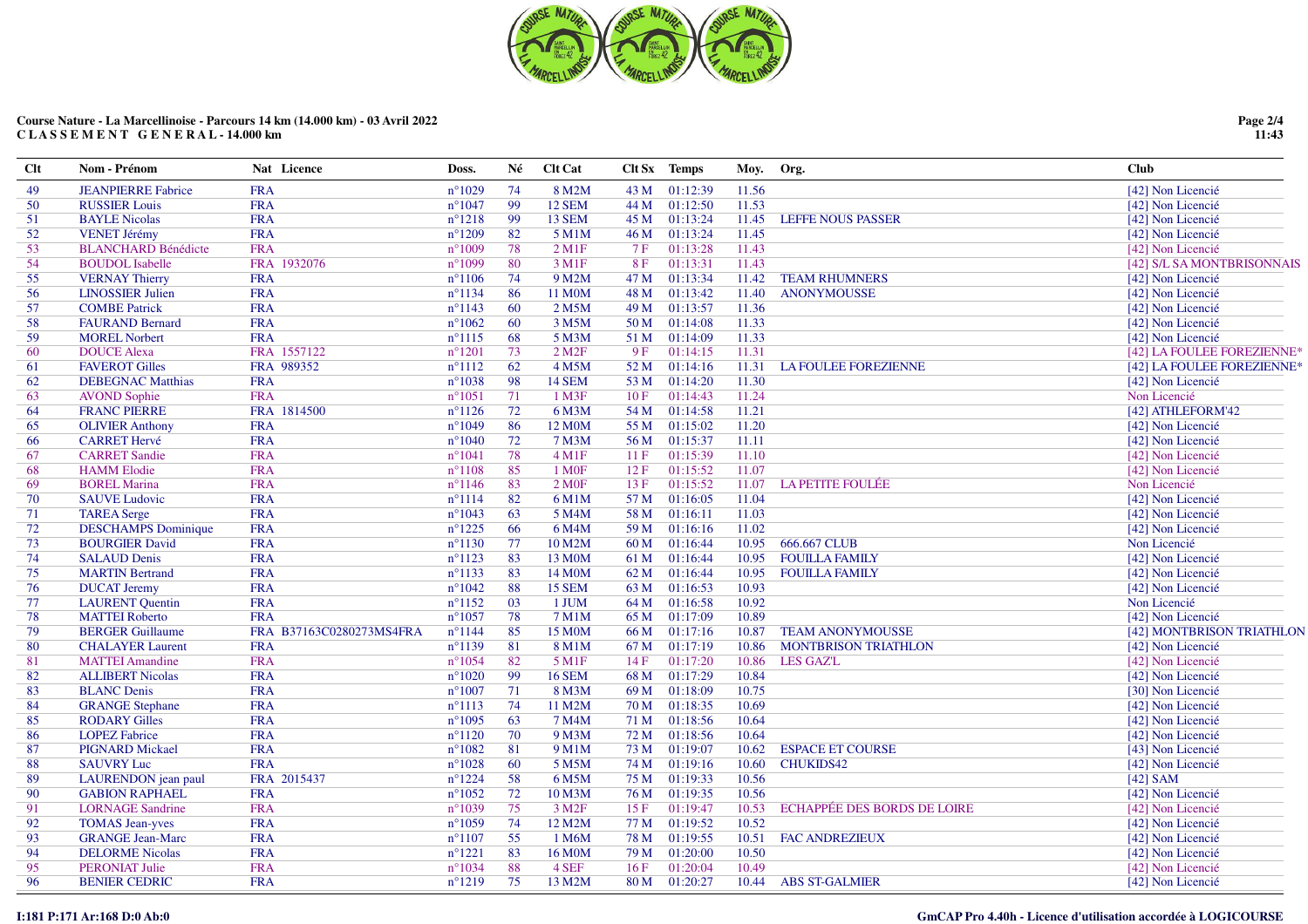

| Clt | Nom - Prénom                    | Nat Licence | Doss.           | Né | <b>Clt Cat</b>       |                  | Clt Sx Temps | Moy.  | Org.                               | <b>Club</b>                |
|-----|---------------------------------|-------------|-----------------|----|----------------------|------------------|--------------|-------|------------------------------------|----------------------------|
| 97  | <b>CHARVOLIN BERNARD</b>        | <b>FRA</b>  | $n^{\circ}1013$ | 68 | 11 M3M               | 81 M             | 01:20:44     | 10.41 |                                    | [42] Non Licencié          |
| 98  | <b>PILON Audrey</b>             | <b>FRA</b>  | $n^{\circ}1217$ | 82 | 6 M1F                | 17F              | 01:21:00     | 10.37 | <b>TEAM RHUMNERS</b>               | Non Licencié               |
| 99  | <b>SARRET Emilie</b>            | <b>FRA</b>  | $n^{\circ}1096$ | 86 | 3 M <sub>OF</sub>    | 18F              | 01:21:06     | 10.36 |                                    | [42] Non Licencié          |
| 100 | <b>QUESADA Bruno</b>            | FRA 2350573 | $n^{\circ}1053$ | 68 | 12 M3M               | 82 M             | 01:21:24     | 10.32 |                                    | [42] FAC ANDREZIEUX        |
| 101 | <b>NOTIN Manu</b>               | <b>FRA</b>  | $n^{\circ}1080$ | 81 | 10 M1M               | 83 M             | 01:21:28     | 10.31 | <b>SECTION TRAIL FC CLÉBARD</b>    | [42] Non Licencié          |
| 102 | <b>BOREL Nicolas</b>            | <b>FRA</b>  | $n^{\circ}1147$ | 81 | 11 M1M               | 84 M             | 01:21:44     | 10.28 |                                    | [42] Non Licencié          |
| 103 | <b>BERTIN</b> Christophe        | <b>FRA</b>  | $n^{\circ}1145$ | 83 | 17 M0M               | 85 M             | 01:21:51     | 10.26 |                                    | [42] Non Licencié          |
| 104 | <b>QUINTO Tiago</b>             | FRA 1393855 | $n^{\circ}1148$ | 58 | 7 M5M                | 86 M             | 01:21:55     | 10.25 | <b>FAC</b>                         | [42] FAC ANDREZIEUX        |
| 105 | <b>CHARLEMAGNE Yoann</b>        | <b>FRA</b>  | $n^{\circ}1058$ | 83 | 18 M0M               | 87 M             | 01:21:57     | 10.25 |                                    | [42] Non Licencié          |
| 106 | <b>ROCHE Pascal</b>             | FRA 342609  | $n^{\circ}1203$ | 69 | 13 M3M               | 88 M             | 01:22:26     | 10.19 |                                    | [42] S/L SA MONTBRISONNAIS |
| 107 | <b>DREINA Lionel</b>            | <b>FRA</b>  | $n^{\circ}1132$ | 71 | 14 M3M               | 89 M             | 01:22:27     | 10.19 |                                    | Non Licencié               |
| 108 | PENY Hervé                      | <b>FRA</b>  | $n^{\circ}1055$ | 73 | 14 M2M               | 90 M             | 01:22:41     | 10.16 | <b>ST CYP RUNNERS</b>              | [42] Non Licencié          |
| 109 | <b>CHARTIER Sandrine</b>        | FRA 1364466 | $n^{\circ}1046$ | 70 | $2$ M <sub>3</sub> F | 19F              | 01:22:47     | 10.15 |                                    | [42] FAC ANDREZIEUX        |
| 110 | <b>VILLETON Michel</b>          | <b>FRA</b>  | $n^{\circ}1151$ | 54 | 2 M6M                | 91 M             | 01:23:12     | 10.10 |                                    | Non Licencié               |
| 111 | <b>FOURNEL Sandra</b>           | <b>FRA</b>  | $n^{\circ}1809$ | 76 | 4 M2F                | 20 F             | 01:23:45     | 10.03 | <b>SAINT MO RUNNING CLUB</b>       | [42] Non Licencié          |
| 112 | NGO TRONG HIEU Kim              | <b>FRA</b>  | $n^{\circ}1137$ | 85 | 19 M0M               | 92 M             | 01:24:03     | 9.99  |                                    | [42] Non Licencié          |
| 113 | <b>RIBAULT Luc</b>              | <b>FRA</b>  | $n^{\circ}1016$ | 72 | 15 M3M               | 93 M             | 01:24:08     | 9.98  |                                    | [42] Non Licencié          |
| 114 | <b>DURON PHILIPPE</b>           | <b>FRA</b>  | $n^{\circ}1103$ | 65 | 8 M4M                | 94 M             | 01:24:11     | 9.98  |                                    | [42] Non Licencié          |
| 115 | <b>VALLA Manon</b>              | <b>FRA</b>  | $n^{\circ}1121$ | 92 | 5 SEF                | 21 F             | 01:24:14     | 9.97  |                                    | [42] Non Licencié          |
| 116 | <b>CHAPON Fabrice</b>           | <b>FRA</b>  | $n^{\circ}1044$ | 71 | 16 M3M               | 95 M             | 01:24:23     | 9.96  |                                    | [42] Non Licencié          |
| 117 | <b>JACOB</b> Bernard            | <b>FRA</b>  | $n^{\circ}1035$ | 58 | 8 M5M                | 96 M             | 01:24:24     | 9.95  |                                    | [42] Non Licencié          |
| 118 | <b>CHAPUIS</b> Frederique       | <b>FRA</b>  | $n^{\circ}1022$ | 71 | 3 M3F                | 22 F             | 01:24:24     | 9.95  |                                    | [42] Non Licencié          |
| 119 | <b>LAURENT</b> Valentin         | <b>FRA</b>  | $n^{\circ}1153$ | 00 | 2 ESM                | 97 M             | 01:24:41     | 9.92  |                                    | Non Licencié               |
| 120 | <b>FLANDIN</b> Lionel           | <b>FRA</b>  | $n^{\circ}1048$ | 75 | 15 M2M               | 98 M             | 01:24:47     | 9.91  |                                    | [42] Non Licencié          |
| 121 | <b>DUCREUX Edith</b>            | <b>FRA</b>  | $n^{\circ}1076$ | 79 | 7 M1F                | 23 F             | 01:25:20     | 9.85  | <b>TEAM RHUMNERS</b>               | [42] Non Licencié          |
| 122 | <b>FOURNEL Jean Michel</b>      | <b>FRA</b>  | $n^{\circ}1810$ | 77 | 16 M2M               | 99 M             | 01:25:54     | 9.78  | <b>SAINT MO RUNNING CLUB</b>       | [42] Non Licencié          |
| 123 | <b>MARONNE Virginie</b>         | <b>FRA</b>  | $n^{\circ}1081$ | 81 | 8 M1F                | 24 F             | 01:25:59     | 9.77  |                                    | [42] Non Licencié          |
| 124 | <b>BLANC</b> Laurent            | <b>FRA</b>  | $n^{\circ}1079$ | 77 | 17 M2M               | 100 M            | 01:26:08     | 9.75  | <b>LATTEAM</b>                     | [42] Non Licencié          |
| 125 | <b>GONON Nadine</b>             | <b>FRA</b>  | $n^{\circ}1005$ | 73 | 5 M <sub>2F</sub>    | 25 F             | 01:26:08     | 9.75  |                                    | [42] Non Licencié          |
| 126 | <b>CHOUVET</b> Aymeric          | <b>FRA</b>  | $n^{\circ}1125$ | 84 | <b>20 M0M</b>        | 101 M            | 01:26:22     | 9.73  |                                    | [42] Non Licencié          |
| 127 | <b>JOUBERT Jean-Michel</b>      | <b>FRA</b>  | $n^{\circ}1019$ | 68 | 17 M3M               | 102 M            | 01:26:25     | 9.72  | <b>ECHAPPÉE DES BORDS DE LOIRE</b> | [42] Non Licencié          |
| 128 | <b>PRADON Claude-Emmanuelle</b> | <b>FRA</b>  | $n^{\circ}1129$ | 70 | $4$ M3F              | 26 F             | 01:27:03     | 9.65  |                                    | [42] Non Licencié          |
| 129 | <b>DASPIC Nicole</b>            | <b>FRA</b>  | $n^{\circ}1012$ | 67 | 1 M4F                | 27F              | 01:27:19     | 9.62  |                                    | [42] Non Licencié          |
| 130 | <b>CHANIAC</b> Stéphanie        | <b>FRA</b>  | $n^{\circ}1124$ | 77 | 6 M <sub>2F</sub>    | 28F              | 01:28:04     | 9.54  |                                    | [42] Non Licencié          |
| 131 | <b>VALOURD Xavier</b>           | <b>FRA</b>  | $n^{\circ}1149$ | 80 | 12 M1M               | 103 M            | 01:28:04     | 9.54  |                                    | [42] Non Licencié          |
| 132 | <b>PAQUET Coline</b>            | <b>FRA</b>  | $n^{\circ}1093$ | 96 | 6 SEF                | 29F              | 01:28:31     | 9.49  |                                    | Non Licencié               |
| 133 | <b>VIALLY Didier</b>            | <b>FRA</b>  | $n^{\circ}1119$ | 63 | 9 M <sub>4</sub> M   | 104 M            | 01:28:34     | 9.48  |                                    | Non Licencié               |
| 134 | <b>VALENTIN David</b>           | FRA 2219138 | $n^{\circ}1063$ | 79 | 13 M1M               | 105 <sub>M</sub> | 01:28:43     | 9.47  |                                    | [42] ASM ST-ETIENNE        |
| 135 | <b>DAVAL</b> Yannick            | <b>FRA</b>  | $n^{\circ}1111$ | 79 | 14 M1M               | 106 <sub>M</sub> | 01:29:02     | 9.44  |                                    | [42] Non Licencié          |
| 136 | <b>POULARD Nicolas</b>          | <b>FRA</b>  | $n^{\circ}1131$ | 80 | 15 M1M               | 107 M            | 01:29:10     | 9.42  |                                    | [42] Non Licencié          |
| 137 | <b>VIRY Cécile</b>              | <b>FRA</b>  | $n^{\circ}1116$ | 68 | 5 M3F                | 30F              | 01:29:13     | 9.42  |                                    | [42] Non Licencié          |
| 138 | <b>MULLER Guillaume</b>         | FRA 2330025 | $n^{\circ}1066$ | 78 | 16 M1M               | 108 M            | 01:29:14     | 9.41  | <b>ANSMSE</b>                      | [42] ASM ST-ETIENNE        |
| 139 | <b>ESTADES</b> Carine           | FRA 1323252 | $n^{\circ}1050$ | 74 | 7 M <sub>2F</sub>    | 31F              | 01:29:15     | 9.41  |                                    | [42] ASM ST-ETIENNE        |
| 140 | <b>BERGERON</b> Loic            | <b>FRA</b>  | $n^{\circ}1101$ | 70 | 18 M3M               | 109 <sub>M</sub> | 01:30:17     | 9.31  |                                    | [42] Non Licencié          |
| 141 | <b>BERGERON Stephanie</b>       | <b>FRA</b>  | $n^{\circ}1100$ | 72 | 6 M3F                | 32 F             | 01:30:40     | 9.27  |                                    | [42] Non Licencié          |
| 142 | <b>LASSABLIERE Bernard</b>      | FRA 1442452 | $n^{\circ}1025$ | 62 | 9 M5M                | 110 M            | 01:30:51     | 9.25  |                                    | [42] FAC ANDREZIEUX        |
| 143 | <b>MARCHAND</b> nathalie        | FRA 2257586 | $n^{\circ}1213$ | 73 | 8 M <sub>2F</sub>    | 33 F             | 01:31:24     | 9.19  | <b>LA FOULÉE FORÉZIENNE</b>        | [42] LA FOULEE FOREZIENNE* |
| 144 | LEWANDOWSKI Jérôme              | <b>FRA</b>  | $n^{\circ}1127$ | 92 | 17 SEM               | 111 M            | 01:31:26     | 9.19  |                                    | Non Licencié               |

**Page 3/4 11:43**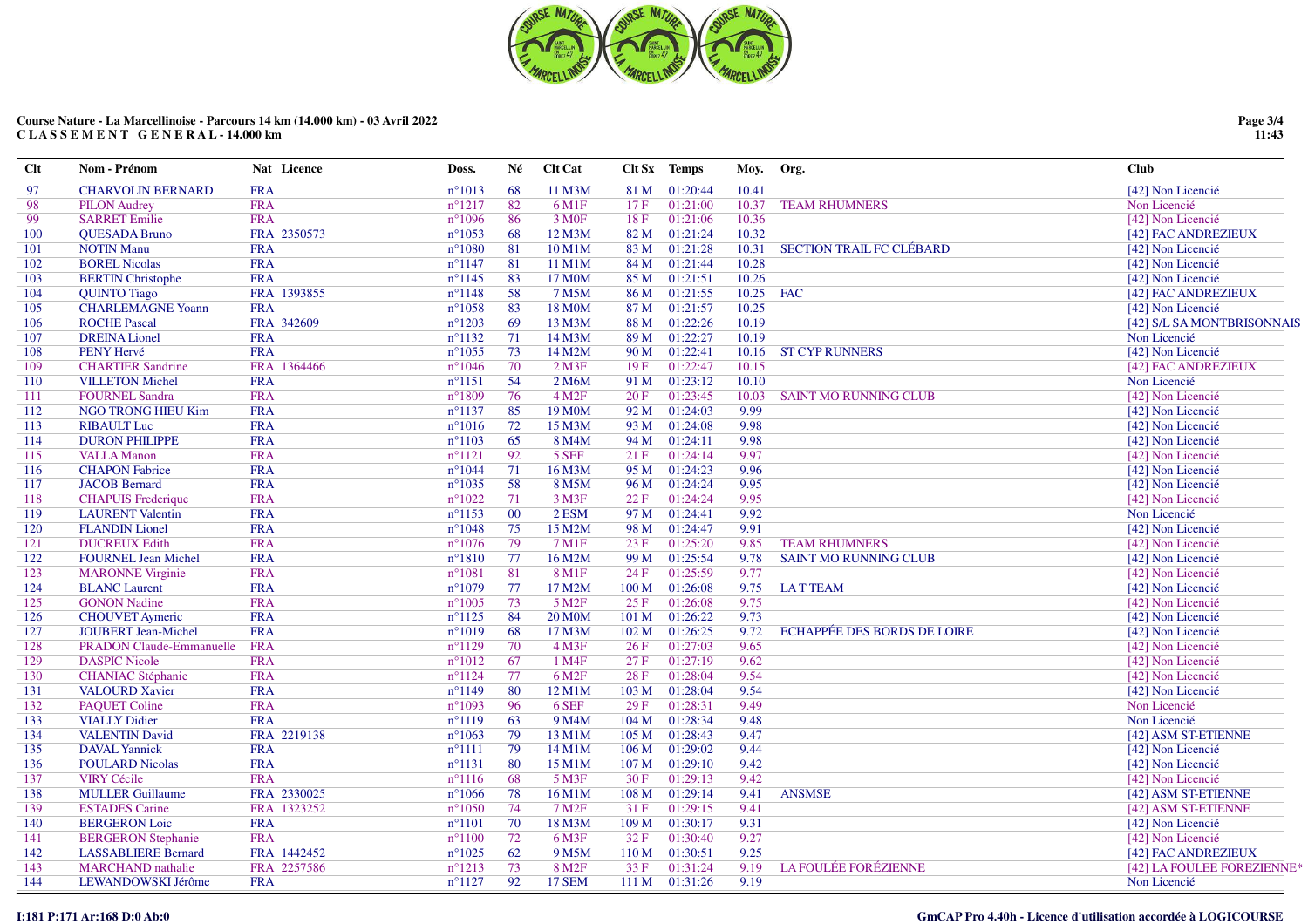

| Clt | Nom - Prénom                 | Nat Licence | Doss.           | Né  | <b>Clt Cat</b>     |                  | Clt Sx Temps |      | Moy. Org.                 | <b>Club</b>         |
|-----|------------------------------|-------------|-----------------|-----|--------------------|------------------|--------------|------|---------------------------|---------------------|
| 145 | <b>HAYOIT André</b>          | <b>FRA</b>  | $n^{\circ}1104$ | 60  | 10 M5M             | 112 M            | 01:32:16     | 9.10 | <b>GENDARMES DE COEUR</b> | [42] Non Licencié   |
| 146 | <b>MANIN Nicolas</b>         | <b>FRA</b>  | $n^{\circ}1018$ | 73  | 18 M2M             | 113 M            | 01:32:20     | 9.10 |                           | Non Licencié        |
| 147 | <b>GAYET Aline</b>           | <b>FRA</b>  | $n^{\circ}1215$ | 86  | $4 \text{ M0F}$    | 34 F             | 01:32:35     | 9.07 |                           | Non Licencié        |
| 148 | <b>GAFFARD Julie</b>         | <b>FRA</b>  | $n^{\circ}1070$ | 85  | 5 M <sub>OF</sub>  | 35F              | 01:32:52     | 9.05 |                           | [69] Non Licencié   |
| 149 | <b>DOUINE Camille</b>        | <b>FRA</b>  | $n^{\circ}1074$ | 82  | 9 M1F              | 36F              | 01:32:52     | 9.05 | PAS PRESSÉS UNIEUX        | [42] Non Licencié   |
| 150 | <b>DESCOURS Fanny</b>        | <b>FRA</b>  | $n^{\circ}1037$ | 88  | 7 SEF              | 37 F             | 01:33:26     | 8.99 |                           | [42] Non Licencié   |
| 151 | PEYRACHE Céline              | <b>FRA</b>  | $n^{\circ}1091$ | 81  | 10 M1F             | 38F              | 01:34:08     | 8.92 |                           | [42] Non Licencié   |
| 152 | PASQUIER MYRIAM              | <b>FRA</b>  | $n^{\circ}1083$ | 72  | 7 M3F              | 39F              | 01:34:08     | 8.92 |                           | [42] Non Licencié   |
| 153 | <b>CELLE Philippe</b>        | <b>FRA</b>  | $n^{\circ}1122$ | 70  | 19 M3M             | 114 M            | 01:34:33     | 8.88 |                           | Non Licencié        |
| 154 | <b>ROCHE</b> Berengere       | FRA 1937418 | $n^{\circ}1024$ | 74  | 9 M <sub>2F</sub>  | 40 F             | 01:34:55     | 8.85 |                           | [42] FAC ANDREZIEUX |
| 155 | PONTILLE BETTY               | <b>FRA</b>  | $n^{\circ}1088$ | 88  | 8 SEF              | 41 F             | 01:36:36     | 8.70 | <b>BETTY GAZELLE</b>      | [42] Non Licencié   |
| 156 | <b>RAMILLON Fany</b>         | <b>FRA</b>  | $n^{\circ}1128$ | 74  | 10 M <sub>2F</sub> | 42 F             | 01:36:36     | 8.70 | <b>RAMILLON STEPHANIE</b> | [42] Non Licencié   |
| 157 | <b>MALLON Lydie</b>          | <b>FRA</b>  | $n^{\circ}1001$ | 85  | 6 M <sub>OF</sub>  | 43 F             | 01:37:27     | 8.62 |                           | Non Licencié        |
| 158 | <b>BRUN Simon</b>            | <b>FRA</b>  | $n^{\circ}1006$ | 82  | 17 M1M             | 115 M            | 01:37:28     | 8.62 |                           | Non Licencié        |
| 159 | <b>GUYOT PARDON Amandine</b> | <b>FRA</b>  | $n^{\circ}1073$ | 83  | 7 M <sub>OF</sub>  | 44 F             | 01:37:47     | 8.59 | <b>DOUZALEUR</b>          | [42] Non Licencié   |
| 160 | <b>VIALLON Philippe</b>      | <b>FRA</b>  | $n^{\circ}1071$ | -69 | 20 M3M             | 116M             | 01:38:14     | 8.55 | <b>COBRA</b>              | [42] Non Licencié   |
| 161 | <b>RIVAUX Alexandre</b>      | <b>FRA</b>  | $n^{\circ}1056$ | -69 | 21 M3M             | 117 M            | 01:38:14     | 8.55 |                           | [42] Non Licencié   |
| 162 | <b>MANUS Cedric</b>          | <b>FRA</b>  | $n^{\circ}1220$ | 74  | 19 M2M             | 118 M            | 01:39:52     | 8.41 |                           | [42] Non Licencié   |
| 163 | <b>PATAY Valérie</b>         | FRA 1543157 | $n^{\circ}1015$ | 67  | 2 M4F              | 45 F             | 01:42:53     | 8.17 |                           | [42] ASM ST-ETIENNE |
| 164 | <b>BOVICELLI William</b>     | <b>FRA</b>  | $n^{\circ}1014$ | 67  | 10 M4M             | 119 <sub>M</sub> | 01:42:54     | 8.16 |                           | [38] Non Licencié   |
| 165 | <b>RYON BAPTISTE</b>         | <b>FRA</b>  | $n^{\circ}1010$ | 78  | 18 M1M             | 120 M            | 01:49:47     | 7.65 |                           | [42] Non Licencié   |
| 166 | <b>NARO</b> Mathilde         | <b>FRA</b>  | $n^{\circ}1140$ | 90  | 9 SEF              | 46F              | 01:53:43     | 7.39 |                           | [42] Non Licencié   |
| 167 | <b>NARO Clémence</b>         | FRA 2400728 | $n^{\circ}1136$ | 93  | <b>10 SEF</b>      | 47 F             | 01:53:43     | 7.39 |                           | [42] ATHLEFORM'42   |
| 168 | <b>AHATEFOU Akouete</b>      | <b>FRA</b>  | $n^{\circ}1142$ | 88  | <b>18 SEM</b>      | 121 M            | 01:53:43     | 7.39 |                           | [42] Non Licencié   |

**Page 4/4 11:43**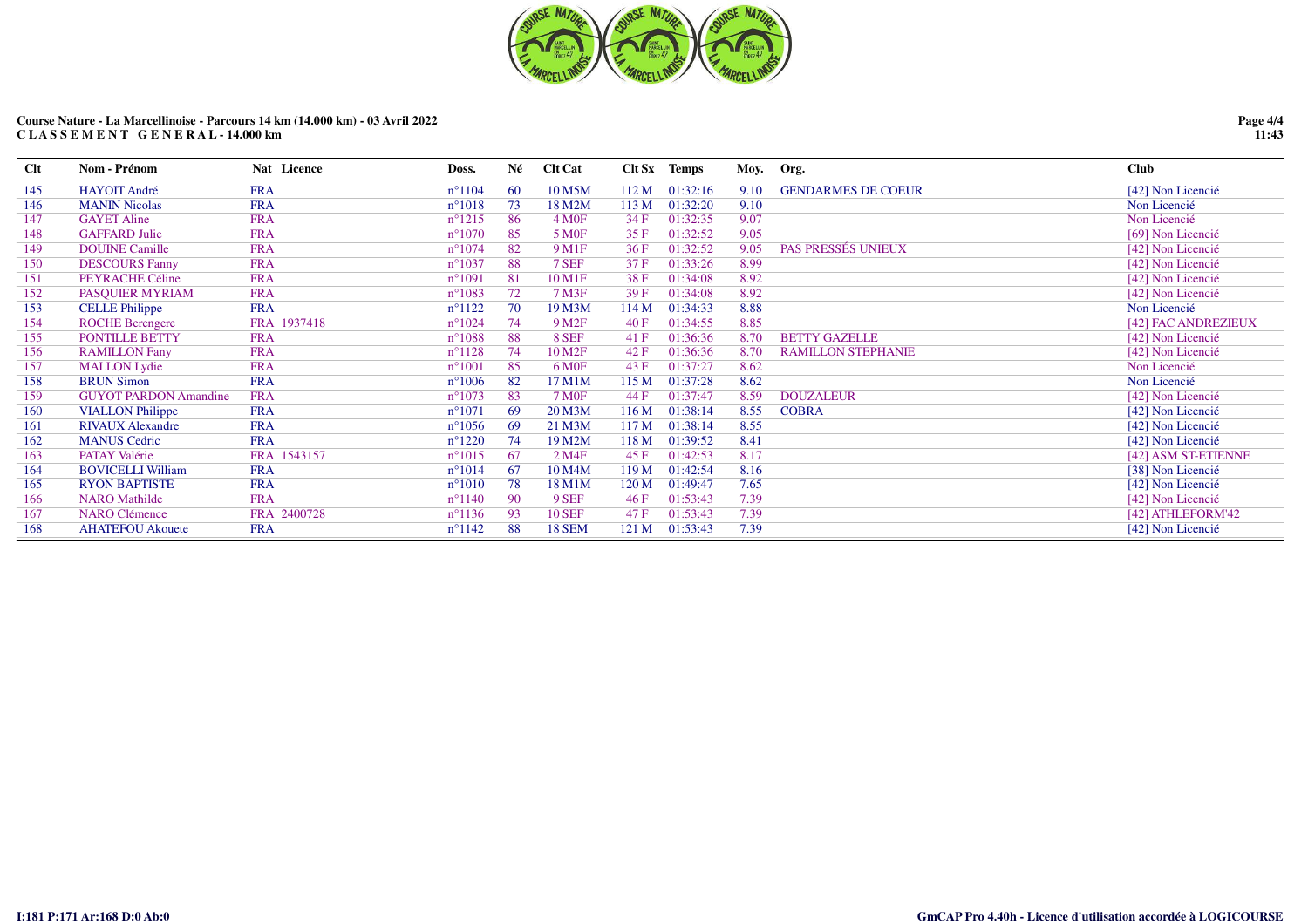

| $Cl$           | Nom - Prénom                     | Nat Licence        | Doss.          | Né     | <b>Clt Cat</b>     |                 | Clt Sx Temps  | Moy. Org. |                              | <b>Club</b>                |
|----------------|----------------------------------|--------------------|----------------|--------|--------------------|-----------------|---------------|-----------|------------------------------|----------------------------|
| -1             | <b>CARROT ROBIN</b>              | FRA 1590413        | $n^{\circ}434$ | 99     | 1 SEM              | 1 <sub>M</sub>  | 00:20:54      | 17.23     |                              | [43] CLCS FIRMINY          |
| $\overline{2}$ | <b>GACON</b> Yohann              | FRA 1335356        | $n^{\circ}528$ | 97     | 2 SEM              | 2 M             | 00:21:22      | 16.85     |                              | [42] FAC ANDREZIEUX        |
| 3              | <b>FAYARD RONAN</b>              | FRA 1221407        | $n^{\circ}503$ | 02     | 1 ESM              | 3 M             | 00:21:35      | 16.69     |                              | [42] FAC ANDREZIEUX        |
| 4              | <b>CORNILLON Guillaume</b>       | <b>FRA</b>         | $n^{\circ}467$ | 02     | 2 ESM              |                 | 4 M 00:21:46  | 16.54     | <b>ENDURANCE SHOP</b>        | [42] Non Licencié          |
| 5              | <b>GUILLOT Thibaut</b>           | FRA 2120163        | $n^{\circ}523$ | 94     | 3 SEM              | 5 M             | 00:21:55      | 16.43     | LES ZINZINS LIGÉRIENS        | [42] ASM ST-ETIENNE        |
| 6              | <b>MICHEL Teddy</b>              | <b>FRA B60720C</b> | $n^{\circ}489$ | 97     | 4 SEM              |                 | 6 M 00:22:29  | 16.02     | <b>TEAM ENDURANCE SHOP</b>   | $[43]$ Tigres              |
| $\tau$         | <b>FAYET</b> daniel              | FRA 1833256        | $n^{\circ}493$ | 76     | 1 M2M              | 7 M             | 00:22:54      | 15.73     |                              | [42] S/L SA MONTBRISONNAIS |
| 8              | <b>PERRIN Romain</b>             | <b>FRA</b>         | $n^{\circ}477$ | 03     | 1 JUM              |                 | 8 M 00:23:17  | 15.46     |                              | [42] Non Licencié          |
| 9              | <b>BEGONIN CÉDRIC</b>            | <b>FRA</b>         | $n^{\circ}428$ | 87     | 1 M0M              | 9 M             | 00:23:39      | 15.23     |                              | [42] Non Licencié          |
| 10             | <b>BAROUDI Hocine</b>            | <b>FRA</b>         | $n^{\circ}423$ | 69     | 1 M3M              | 10 M            | 00:24:09      | 14.92     |                              | Non Licencié               |
| 11             | <b>FAYARD LIONEL</b>             | FRA 2194220        | $n^{\circ}504$ | 67     | 1 M4M              | 11 M            | 00:24:37      | 14.63     |                              | [42] FAC ANDREZIEUX        |
| 12             | <b>DUMAS</b> Benjamin            | <b>FRA</b>         | $n^{\circ}450$ | 92     | 5 SEM              | 12M             | 00:25:08      | 14.33     |                              | [42] Non Licencié          |
| 13             | <b>RIBEIRO</b> Emeline           | FRA 1956121        | $n^{\circ}466$ | 96     | 1 SEF              | 1F              | 00:25:42      | 14.01     | <b>LES ZINZINS LIGERIENS</b> | [42] ASM ST-ETIENNE        |
| 14             | <b>ECKERT</b> Arnaud             | <b>FRA</b>         | $n^{\circ}465$ | 01     | 3 ESM              | 13 <sub>M</sub> | 00:26:42      | 13.49     |                              | [42] Non Licencié          |
| 15             | <b>ROUX Patrick</b>              | <b>FRA</b>         | $n^{\circ}463$ | 64     | 2 M4M              | 14M             | 00:27:33      | 13.07     |                              | [42] Non Licencié          |
| 16             | <b>PELISSIER Fabrice</b>         | <b>FRA</b>         | $n^{\circ}464$ | 71     | $2$ M $3$ M        | 15 <sub>M</sub> | 00:28:03      | 12.84     | <b>JEANCOACH</b>             | [42] Non Licencié          |
| 17             | <b>VINCENT PIERRE-LOUIS</b>      | FRA 2098855        | $n^{\circ}410$ | 88     | 6 SEM              | 16M             | 00:28:03      | 12.84     |                              | [42] S/L SA MONTBRISONNAIS |
| 18             | <b>BENZERROUG</b> karim          | FRA 708956         | $n^{\circ}525$ | 64     | 3 M4M              | 17 <sub>M</sub> | 00:28:05      | 12.82     |                              | [42] ASM ST-ETIENNE        |
| 19             | <b>NOYON Cyril</b>               | <b>FRA</b>         | $n^{\circ}401$ | 79     | 1 M1M              | 18 <sub>M</sub> | 00:28:36      | 12.59     | <b>BEN RUN</b>               | Non Licencié               |
| 20             | <b>BERGERON</b> Tom              | <b>FRA</b>         | $n^{\circ}520$ | -99    | 7 SEM              | 19 <sub>M</sub> | 00:28:48      | 12.51     |                              | [42] Non Licencié          |
| 21             | <b>MEYER Marine</b>              | <b>FRA</b>         | $n^{\circ}491$ | 98     | 2 SEF              | 2F              | 00:28:50      | 12.49     |                              | [42] Non Licencié          |
| 22             | <b>CELLIER</b> pascal            | <b>FRA</b>         | $n^{\circ}485$ | 59     | 1 M5M              | 20 M            | 00:28:56      | 12.44     | <b>RCV VEAUCHE</b>           | [42] Non Licencié          |
| 23             | <b>PEILLON Guy</b>               | <b>FRA</b>         | $n^{\circ}482$ | 51     | 1 M7M              | 21 M            | 00:29:08      | 12.36     |                              | [42] Non Licencié          |
| 24             | <b>SACCA Camil</b>               | <b>FRA</b>         | $n^{\circ}524$ | 57     | 1 M6M              | 22 M            | 00:29:10      | 12.34     |                              | [42] Non Licencié          |
| 25             | <b>PELLISSIER Lise</b>           | <b>FRA</b>         | $n^{\circ}487$ | 05     | 1 CAF              | 3F              | 00:29:12      | 12.33     |                              | [42] Non Licencié          |
| 26             | <b>ECKERT</b> Philippe           | <b>FRA</b>         | $n^{\circ}404$ | 68     | 3 M3M              | 23 M            | 00:29:19      | 12.28     |                              | [42] Non Licencié          |
| 27             | <b>FABIANI Martin</b>            | <b>FRA</b>         | $n^{\circ}440$ | 01     | 4 ESM              | 24 M            | 00:29:29      | 12.21     |                              | [81] Non Licencié          |
| 28             | <b>MERKOUCHE Nadjib</b>          | <b>FRA</b>         | $n^{\circ}425$ | 89     | 8 SEM              | 25 M            | 00:29:39      | 12.15     |                              | Non Licencié               |
| 29             | <b>AMANI Karim</b>               | <b>FRA</b>         | $n^{\circ}473$ | 93     | 9 SEM              | 26 M            | 00:29:39      | 12.15     |                              | Non Licencié               |
| 30             | <b>BLANC</b> Noémie              | <b>FRA</b>         | $n^{\circ}496$ | 01     | 1 ESF              | 4F              | 00:29:43      | 12.12     | <b>NUCOMPLEMENTS</b>         | [42] Non Licencié          |
| 31             | <b>BOUCHET Alexis</b>            | <b>FRA</b>         | $n^{\circ}433$ | 87     | 2 M <sub>0</sub> M | 27 M            | 00:30:04      | 11.98     |                              | Non Licencié               |
| 32             | <b>ESTRADE Elise</b>             | <b>FRA</b>         | $n^{\circ}495$ | $00\,$ | 2 ESF              | 5F              | 00:30:06      | 11.97     |                              | [42] Non Licencié          |
| 33             | <b>CARLIER Céline</b>            | FRA 491855         | $n^{\circ}479$ | 93     | 3 SEF              | 6F              | 00:30:12      | 11.93     |                              | [42] S/L SA MONTBRISONNAIS |
| 34             | <b>RAVEL Sacha</b>               | <b>FRA</b>         | $n^{\circ}441$ | $00\,$ | 5 ESM              | 28 M            | 00:30:21      | 11.86     |                              | Non Licencié               |
| 35             | <b>BAROUX Sandra</b>             | <b>FRA</b>         | $n^{\circ}452$ | 90     | 4 SEF              | 7F              | 00:30:33      | 11.79     |                              | [42] Non Licencié          |
| 36             | <b>DESCHAMPS Marie-Françoise</b> | <b>FRA</b>         | $n^{\circ}526$ | 67     | 1 M4F              | 8F              | 00:30:45      | 11.71     |                              | [42] Non Licencié          |
| 37             | <b>COLOMBIER Jérémy</b>          | <b>FRA</b>         | $n^{\circ}468$ | 90     | <b>10 SEM</b>      | 29 M            | 00:30:47      | 11.70     |                              | Non Licencié               |
| 38             | <b>PERRAT Laureen</b>            | <b>FRA</b>         | $n^{\circ}458$ | 92     | 5 SEF              | 9F              | 00:30:49      | 11.68     |                              | Non Licencié               |
| 39             | <b>AUBRY Eugénie</b>             | <b>FRA</b>         | $n^{\circ}490$ | 97     | 6 SEF              | 10F             | 00:30:58      | 11.63     | <b>LEFFE-NOUS PASSER!</b>    | [69] Non Licencié          |
| 40             | <b>ANDRE Laura</b>               | <b>FRA</b>         | $n^{\circ}453$ | 89     | 7 SEF              | 11F             | 00:31:04      | 11.59     |                              | [42] Non Licencié          |
| 41             | <b>ANDRE Nora</b>                | <b>FRA</b>         | $n^{\circ}455$ | 62     | 1 M <sub>5F</sub>  | 12F             | 00:31:04      | 11.59     |                              | [42] Non Licencié          |
| 42             | <b>CORTAY Patrick</b>            | <b>FRA</b>         | $n^{\circ}431$ | 62     | 2 M5M              | 30 M            | 00:31:05      | 11.59     |                              | [42] Non Licencié          |
| 43             | <b>DEFER DIANE</b>               | <b>FRA</b>         | $n^{\circ}501$ | 81     | $1$ M $1$ F        | 13F             | 00:31:07      | 11.57     |                              | [42] Non Licencié          |
| 44             | <b>MARTIN Léonie</b>             | <b>FRA</b>         | $n^{\circ}521$ | 99     | 8 SEF              | 14F             | 00:31:12      | 11.54     | <b>LÉONITO TRAIL</b>         | [42] Non Licencié          |
| 45             | <b>FAURAND Olivier</b>           | <b>FRA</b>         | $n^{\circ}478$ | 86     | 3 M0M              | 31 M            | 00:31:20      | 11.49     |                              | [42] Non Licencié          |
| 46             | <b>AUGUSTE Clement</b>           | <b>FRA</b>         | $n^{\circ}462$ | -99    | <b>11 SEM</b>      | 32 M            | 00:31:34      | 11.41     |                              | [42] Non Licencié          |
| 47             | <b>GLENZ JEAN FRANCOIS</b>       | FRA 2276806        | $n^{\circ}436$ | 64     | 4 M4M              | 33 M            | 00:31:37      | 11.39     | <b>ATHLEFORM 42</b>          | [42] Athleform'42          |
| 48             | <b>SCARFONE Jérémy</b>           | <b>FRA</b>         | $n^{\circ}402$ | 89     | <b>12 SEM</b>      |                 | 34 M 00:32:05 | 11.22     |                              | Non Licencié               |
|                |                                  |                    |                |        |                    |                 |               |           |                              |                            |

**Page 1/3 11:41**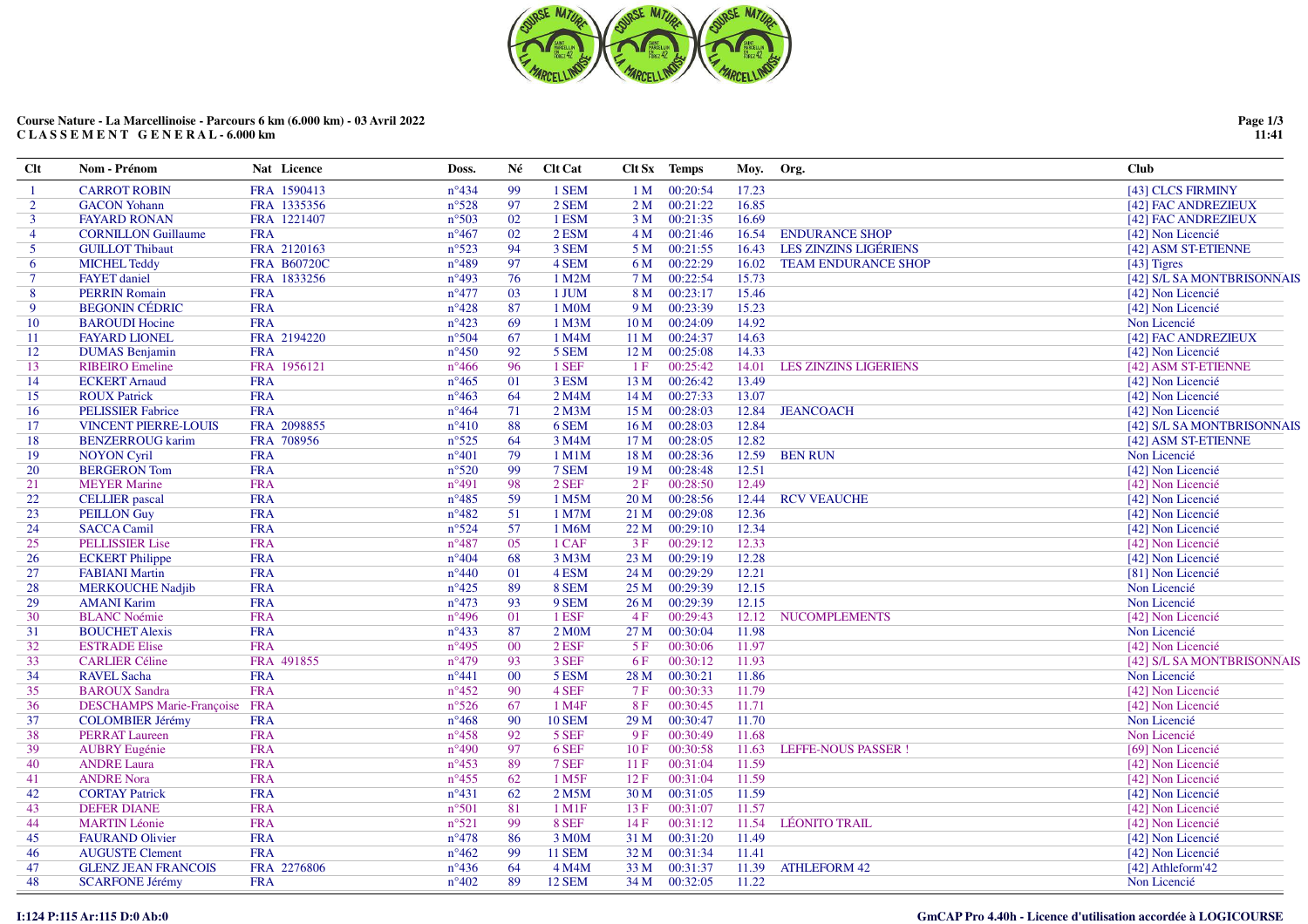

| FRA 1990917<br>00:32:18<br><b>ETHIEN Maxence</b><br>$n^{\circ}530$<br>00<br>6ESM<br>35 M<br>11.15<br>49<br>[42] Non Licencié<br><b>GUNTZBURGER Vincent</b><br>00:32:41<br>50<br><b>FRA</b><br>$n^{\circ}483$<br>81<br>2 M1M<br>36 M<br>11.02<br>Non Licencié<br><b>MIGLIORERO Vincent</b><br><b>FRA</b><br>$n^{\circ}474$<br>84<br>4 M <sub>O</sub> M<br>37 M<br>00:32:41<br>11.02<br>51<br>[42] Non Licencié<br><b>FRA</b><br>$n^{\circ}419$<br>48<br>00:33:06<br>10.88<br>[69] Non Licencié<br>52<br><b>SANLAVILLE Marc</b><br>2 M7M<br>38 M<br><b>FRA</b><br>00:33:31<br>53<br><b>DAVID Murielle</b><br>$n^{\circ}527$<br>71<br>1 M3F<br>15F<br>10.74<br><b>ROUTE 42</b><br>[42] Non Licencié<br>DUL céline<br><b>FRA</b><br>73<br>00:33:32<br>10.74<br><b>ROUTE 42</b><br>54<br>$n^{\circ}497$<br>1 M <sub>2</sub> F<br>16F<br>[42] Non Licencié<br><b>FRA</b><br>$n^{\circ}406$<br>59<br>00:33:33<br>10.74<br><b>BOUGE TA FLEM</b><br>55<br><b>SILBERMANN Pascal</b><br>3 M5M<br>39 M<br>[42] Non Licencié<br><b>FRA</b><br>56<br>00:34:01<br>10.59<br>56<br><b>TEYSSIER MARTINE</b><br>$n^{\circ}1901$<br>1 M <sub>6F</sub><br>17F<br>[42] Non Licencié<br>75<br>57<br><b>FRA</b><br>$2$ M <sub>2</sub> $F$<br>18F<br>00:34:14<br>10.52<br>[42] Non Licencié<br><b>BEGON STEPHANIE</b><br>$n^{\circ}1004$<br>88<br><b>FRA</b><br>00:34:40<br>10.39<br>58<br><b>RICHARD Mathilde</b><br>$n^{\circ}461$<br>9 SEF<br>19F<br>Non Licencié<br>PRÉVOST Margaux<br><b>FRA</b><br>99<br>00:34:41<br>10.38<br>59<br>$n^{\circ}409$<br><b>10 SEF</b><br>20F<br>[42] Non Licencié<br><b>GOUJON NATHALIE</b><br><b>FRA</b><br>66<br>00:34:46<br>10.36<br>60<br>$n^{\circ}505$<br>2 M4F<br>21F<br>[42] Non Licencié<br>FRA 1898781<br><b>COMBE Chloé</b><br>$n^{\circ}494$<br>02<br>3 ESF<br>22F<br>00:34:48<br>10.35<br>[42] FAC ANDREZIEUX<br>61<br>74<br>00:34:48<br>10.35<br>FAVERJON nadine<br><b>FRA</b><br>$n^{\circ}480$<br>3 M <sub>2F</sub><br>23F<br>[42] Non Licencié<br>62<br><b>FRA</b><br>56<br>00:35:07<br><b>FAVERJON Alain</b><br>$n^{\circ}432$<br>2 M6M<br>10.25<br>[42] Non Licencié<br>63<br>40 M<br><b>FRA</b><br>99<br>00:35:09<br>10.24<br><b>COLOMBIER Léa</b><br>$n^{\circ}417$<br><b>11 SEF</b><br>24 F<br>[42] Non Licencié<br>64<br><b>FRA</b><br><b>QUIBLIER DENIS</b><br>$n^{\circ}$ 1900<br>66<br>5 M4M<br>00:35:11<br>10.23<br>65<br>41 M<br>[42] Non Licencié<br>99<br>00:35:15<br>10.22<br><b>GONON Margaux</b><br><b>FRA</b><br>$n^{\circ}499$<br><b>12 SEF</b><br>25F<br>[42] Non Licencié<br>66<br>55<br><b>FRA</b><br>$n^{\circ}418$<br>3 M6M<br>42 M<br>00:35:19<br>10.20<br>67<br><b>DAPZOL ROBERT</b><br>[42] Non Licencié<br>73<br>00:35:21<br>10.19<br><b>ALLIROT Marylène</b><br>FRA 2316776<br>$n^{\circ}421$<br>4 M2F<br>26F<br>[42] S/L SA MONTBRISONNAIS<br>68<br>45<br><b>DESTRAS PAUL</b><br><b>FRA</b><br>$n^{\circ}1902$<br>00:35:22<br>10.18<br>69<br>1 M8M<br>43 M<br>[42] Non Licencié<br>85<br>00:35:23<br><b>FILIPPI</b> Isabelle<br><b>FRA</b><br>27F<br>10.18<br>[42] Non Licencié<br>70<br>$n^{\circ}476$<br>1 M <sub>OF</sub><br><b>FRA</b><br>06<br>10.06<br><b>DOUINE Suzie</b><br>$n^{\circ}449$<br>$2$ CAF<br>28F<br>00:35:48<br>[42] Non Licencié<br>71<br>92<br><b>FRA</b><br>$n^{\circ}456$<br><b>13 SEF</b><br>00:35:51<br>10.05<br>72<br>PERRAT Mélanie<br>29F<br>[42] Non Licencié<br><b>FRA</b><br>59<br>00:35:56<br>10.02<br>73<br><b>GARDANT Jean Luc</b><br>$n^{\circ}407$<br>4 M5M<br>44 M<br><b>BOUGE TA FLEM</b><br>[42] Non Licencié<br><b>FRA</b><br>85<br>00:36:03<br>9.99<br>74<br><b>MATHIEU Virginie</b><br>$n^{\circ}471$<br>2 M0F<br>30F<br>[42] Non Licencié<br><b>FRA</b><br>90<br>75<br><b>BEGONIN Hélène</b><br>$n^{\circ}522$<br><b>14 SEF</b><br>31 F<br>00:36:04<br>9.98<br>[42] Non Licencié<br>87<br><b>FRA</b><br>$n^{\circ}470$<br>00:36:04<br><b>ÉCHAPPÉE DES BORDS DE LOIRE</b><br>76<br><b>MATHIEU Cyril</b><br>5 M0M<br>45 M<br>9.98<br>[42] Non Licencié<br>FRA 1969358<br>68<br>00:36:07<br>77<br><b>CORTAY Maryannick</b><br>$n^{\circ}430$<br>$2$ M3F<br>32 F<br>9.97<br>[42] ASM ST-ETIENNE<br>95<br><b>15 SEF</b><br>33 F<br>00:36:12<br>9.95<br>78<br><b>MAY Lauriane</b><br><b>FRA</b><br>$n^{\circ}447$<br>[42] Non Licencié<br>82<br>00:36:30<br>79<br><b>GUERRA Emilie</b><br><b>FRA</b><br>$n^{\circ}422$<br>$2$ M1F<br>34 F<br>9.87<br>[42] Non Licencié<br>80<br>00:37:04<br>80<br><b>MASSEBOEUF Marie</b><br>FRA 2360435<br>$n^{\circ}405$<br>3 MHz<br>35F<br>9.71<br>[42] S/L SA MONTBRISONNAIS<br>66<br><b>GOUJON JEAN-BAPTISTE</b><br><b>FRA</b><br>$n^{\circ}506$<br>6 M4M<br>00:37:19<br>9.65<br>[42] Non Licencié<br>81<br>46 M<br><b>BERROU Nathalie</b><br>FRA 2350551<br>90<br>00:37:23<br>9.63<br>[42] FAC ANDREZIEUX<br>82<br>$n^{\circ}454$<br><b>16 SEF</b><br>36F<br><b>FRA</b><br>$n^{\circ}414$<br>81<br>37 F<br>00:37:25<br>9.62<br>[42] Non Licencié<br>83<br><b>MULLER Audrey</b><br>$4 \,\mathrm{M1F}$<br><b>FRA</b><br>$n^{\circ}400$<br>73<br>$5$ M <sub>2</sub> $F$<br>38F<br>00:37:55<br>9.49<br><b>BEN RUN</b><br>[42] Non Licencié<br>84<br><b>FREYS Sylvie</b><br><b>FRA</b><br>67<br>85<br><b>GACH Rachel</b><br>$n^{\circ}439$<br>3 M4F<br>39F<br>00:37:59<br>9.48<br>[42] Non Licencié<br>72<br><b>THEVENOUX BEATRICE</b><br><b>FRA</b><br>$n^{\circ}438$<br>3 M3F<br>40 F<br>00:37:59<br>[42] Non Licencié<br>86<br>9.48<br><b>VEAUCHE</b><br><b>VENTE Patrick</b><br><b>FRA</b><br>$n^{\circ}469$<br>59<br>00:37:59<br><b>RC VEAUCHOIS</b><br>87<br>5 M5M<br>47 M<br>9.48<br>[42] Non Licencié<br><b>SABY Odile</b><br><b>FRA</b><br>62<br>$2$ M5F<br>00:37:59<br><b>RC VAUCHOIS</b><br>88<br>$n^{\circ}481$<br>41F<br>9.48<br>[42] Non Licencié<br><b>FRA</b><br>00:38:00<br><b>REYLET Laurent</b><br>$n^{\circ}457$<br>69<br>4 M3M<br>48 M<br>9.48<br><b>RUNNING VEAUCHOIS</b><br>[42] Non Licencié<br>89<br><b>FRA</b><br>00:38:00<br>[42] Non Licencié<br>90<br><b>MIALON Philippe</b><br>$n^{\circ}429$<br>61<br>6 M5M<br>49 M<br>9.48<br><b>RC VEAUCHOIS</b><br><b>D'AGOSTINO</b> franck<br>FRA 1043457<br>73<br>00:38:09<br>[42] FAC ANDREZIEUX<br>91<br>$n^{\circ}492$<br>2 M2M<br>50 M<br>9.44<br><b>JEANJEAN</b><br><b>MERIDJA Hakim</b><br><b>FRA</b><br>77<br>00:38:26<br>9.37<br>92<br>$n^{\circ}445$<br>3 M2M<br>51 M<br>[42] Non Licencié<br>00:38:26<br>93<br><b>GIROUD Fanny</b><br><b>FRA</b><br>$n^{\circ}444$<br>79<br>5 M1F<br>42 F<br>9.37<br>[42] Non Licencié<br>81<br>00:38:33<br>9.34<br>94<br><b>CUOQ</b> Angelique<br><b>FRA</b><br>$n^{\circ}413$<br>6 M1F<br>43 F<br>[42] Non Licencié<br><b>GUILLAUME Anne</b><br>FRA 2305749<br>44 F<br>00:38:43<br>9.30<br>95<br>$n^{\circ}460$<br>70<br>$4$ M3F<br>[42] S/L SA MONTBRISONNAIS<br>96<br><b>FRA</b><br>79<br>3 M1M<br>52 M 00:39:05<br>9.21<br><b>CUOQ Jerome</b><br>$n^{\circ}411$<br>[42] Non Licencié | Clt | Nom - Prénom | Nat Licence | Doss. | Né | <b>Clt Cat</b> | Clt Sx Temps | Moy. | Org. | <b>Club</b> |
|-----------------------------------------------------------------------------------------------------------------------------------------------------------------------------------------------------------------------------------------------------------------------------------------------------------------------------------------------------------------------------------------------------------------------------------------------------------------------------------------------------------------------------------------------------------------------------------------------------------------------------------------------------------------------------------------------------------------------------------------------------------------------------------------------------------------------------------------------------------------------------------------------------------------------------------------------------------------------------------------------------------------------------------------------------------------------------------------------------------------------------------------------------------------------------------------------------------------------------------------------------------------------------------------------------------------------------------------------------------------------------------------------------------------------------------------------------------------------------------------------------------------------------------------------------------------------------------------------------------------------------------------------------------------------------------------------------------------------------------------------------------------------------------------------------------------------------------------------------------------------------------------------------------------------------------------------------------------------------------------------------------------------------------------------------------------------------------------------------------------------------------------------------------------------------------------------------------------------------------------------------------------------------------------------------------------------------------------------------------------------------------------------------------------------------------------------------------------------------------------------------------------------------------------------------------------------------------------------------------------------------------------------------------------------------------------------------------------------------------------------------------------------------------------------------------------------------------------------------------------------------------------------------------------------------------------------------------------------------------------------------------------------------------------------------------------------------------------------------------------------------------------------------------------------------------------------------------------------------------------------------------------------------------------------------------------------------------------------------------------------------------------------------------------------------------------------------------------------------------------------------------------------------------------------------------------------------------------------------------------------------------------------------------------------------------------------------------------------------------------------------------------------------------------------------------------------------------------------------------------------------------------------------------------------------------------------------------------------------------------------------------------------------------------------------------------------------------------------------------------------------------------------------------------------------------------------------------------------------------------------------------------------------------------------------------------------------------------------------------------------------------------------------------------------------------------------------------------------------------------------------------------------------------------------------------------------------------------------------------------------------------------------------------------------------------------------------------------------------------------------------------------------------------------------------------------------------------------------------------------------------------------------------------------------------------------------------------------------------------------------------------------------------------------------------------------------------------------------------------------------------------------------------------------------------------------------------------------------------------------------------------------------------------------------------------------------------------------------------------------------------------------------------------------------------------------------------------------------------------------------------------------------------------------------------------------------------------------------------------------------------------------------------------------------------------------------------------------------------------------------------------------------------------------------------------------------------------------------------------------------------------------------------------------------------------------------------------------------------------------------------------------------------------------------------------------------------------------------------------------------------------------------------------------------------------------------------------------------------------------------------------------------------------------------------------------------------------------------------------------------------------------------------------------------------------------------------------------------------------------------------------------------------------------------------------------------------------------------------------------------------------------------------------------------------------------------------------------------------------------------------------------------------------------------------------------------------------------|-----|--------------|-------------|-------|----|----------------|--------------|------|------|-------------|
|                                                                                                                                                                                                                                                                                                                                                                                                                                                                                                                                                                                                                                                                                                                                                                                                                                                                                                                                                                                                                                                                                                                                                                                                                                                                                                                                                                                                                                                                                                                                                                                                                                                                                                                                                                                                                                                                                                                                                                                                                                                                                                                                                                                                                                                                                                                                                                                                                                                                                                                                                                                                                                                                                                                                                                                                                                                                                                                                                                                                                                                                                                                                                                                                                                                                                                                                                                                                                                                                                                                                                                                                                                                                                                                                                                                                                                                                                                                                                                                                                                                                                                                                                                                                                                                                                                                                                                                                                                                                                                                                                                                                                                                                                                                                                                                                                                                                                                                                                                                                                                                                                                                                                                                                                                                                                                                                                                                                                                                                                                                                                                                                                                                                                                                                                                                                                                                                                                                                                                                                                                                                                                                                                                                                                                                                                                                                                                                                                                                                                                                                                                                                                                                                                                                                                                                                                                         |     |              |             |       |    |                |              |      |      |             |
|                                                                                                                                                                                                                                                                                                                                                                                                                                                                                                                                                                                                                                                                                                                                                                                                                                                                                                                                                                                                                                                                                                                                                                                                                                                                                                                                                                                                                                                                                                                                                                                                                                                                                                                                                                                                                                                                                                                                                                                                                                                                                                                                                                                                                                                                                                                                                                                                                                                                                                                                                                                                                                                                                                                                                                                                                                                                                                                                                                                                                                                                                                                                                                                                                                                                                                                                                                                                                                                                                                                                                                                                                                                                                                                                                                                                                                                                                                                                                                                                                                                                                                                                                                                                                                                                                                                                                                                                                                                                                                                                                                                                                                                                                                                                                                                                                                                                                                                                                                                                                                                                                                                                                                                                                                                                                                                                                                                                                                                                                                                                                                                                                                                                                                                                                                                                                                                                                                                                                                                                                                                                                                                                                                                                                                                                                                                                                                                                                                                                                                                                                                                                                                                                                                                                                                                                                                         |     |              |             |       |    |                |              |      |      |             |
|                                                                                                                                                                                                                                                                                                                                                                                                                                                                                                                                                                                                                                                                                                                                                                                                                                                                                                                                                                                                                                                                                                                                                                                                                                                                                                                                                                                                                                                                                                                                                                                                                                                                                                                                                                                                                                                                                                                                                                                                                                                                                                                                                                                                                                                                                                                                                                                                                                                                                                                                                                                                                                                                                                                                                                                                                                                                                                                                                                                                                                                                                                                                                                                                                                                                                                                                                                                                                                                                                                                                                                                                                                                                                                                                                                                                                                                                                                                                                                                                                                                                                                                                                                                                                                                                                                                                                                                                                                                                                                                                                                                                                                                                                                                                                                                                                                                                                                                                                                                                                                                                                                                                                                                                                                                                                                                                                                                                                                                                                                                                                                                                                                                                                                                                                                                                                                                                                                                                                                                                                                                                                                                                                                                                                                                                                                                                                                                                                                                                                                                                                                                                                                                                                                                                                                                                                                         |     |              |             |       |    |                |              |      |      |             |
|                                                                                                                                                                                                                                                                                                                                                                                                                                                                                                                                                                                                                                                                                                                                                                                                                                                                                                                                                                                                                                                                                                                                                                                                                                                                                                                                                                                                                                                                                                                                                                                                                                                                                                                                                                                                                                                                                                                                                                                                                                                                                                                                                                                                                                                                                                                                                                                                                                                                                                                                                                                                                                                                                                                                                                                                                                                                                                                                                                                                                                                                                                                                                                                                                                                                                                                                                                                                                                                                                                                                                                                                                                                                                                                                                                                                                                                                                                                                                                                                                                                                                                                                                                                                                                                                                                                                                                                                                                                                                                                                                                                                                                                                                                                                                                                                                                                                                                                                                                                                                                                                                                                                                                                                                                                                                                                                                                                                                                                                                                                                                                                                                                                                                                                                                                                                                                                                                                                                                                                                                                                                                                                                                                                                                                                                                                                                                                                                                                                                                                                                                                                                                                                                                                                                                                                                                                         |     |              |             |       |    |                |              |      |      |             |
|                                                                                                                                                                                                                                                                                                                                                                                                                                                                                                                                                                                                                                                                                                                                                                                                                                                                                                                                                                                                                                                                                                                                                                                                                                                                                                                                                                                                                                                                                                                                                                                                                                                                                                                                                                                                                                                                                                                                                                                                                                                                                                                                                                                                                                                                                                                                                                                                                                                                                                                                                                                                                                                                                                                                                                                                                                                                                                                                                                                                                                                                                                                                                                                                                                                                                                                                                                                                                                                                                                                                                                                                                                                                                                                                                                                                                                                                                                                                                                                                                                                                                                                                                                                                                                                                                                                                                                                                                                                                                                                                                                                                                                                                                                                                                                                                                                                                                                                                                                                                                                                                                                                                                                                                                                                                                                                                                                                                                                                                                                                                                                                                                                                                                                                                                                                                                                                                                                                                                                                                                                                                                                                                                                                                                                                                                                                                                                                                                                                                                                                                                                                                                                                                                                                                                                                                                                         |     |              |             |       |    |                |              |      |      |             |
|                                                                                                                                                                                                                                                                                                                                                                                                                                                                                                                                                                                                                                                                                                                                                                                                                                                                                                                                                                                                                                                                                                                                                                                                                                                                                                                                                                                                                                                                                                                                                                                                                                                                                                                                                                                                                                                                                                                                                                                                                                                                                                                                                                                                                                                                                                                                                                                                                                                                                                                                                                                                                                                                                                                                                                                                                                                                                                                                                                                                                                                                                                                                                                                                                                                                                                                                                                                                                                                                                                                                                                                                                                                                                                                                                                                                                                                                                                                                                                                                                                                                                                                                                                                                                                                                                                                                                                                                                                                                                                                                                                                                                                                                                                                                                                                                                                                                                                                                                                                                                                                                                                                                                                                                                                                                                                                                                                                                                                                                                                                                                                                                                                                                                                                                                                                                                                                                                                                                                                                                                                                                                                                                                                                                                                                                                                                                                                                                                                                                                                                                                                                                                                                                                                                                                                                                                                         |     |              |             |       |    |                |              |      |      |             |
|                                                                                                                                                                                                                                                                                                                                                                                                                                                                                                                                                                                                                                                                                                                                                                                                                                                                                                                                                                                                                                                                                                                                                                                                                                                                                                                                                                                                                                                                                                                                                                                                                                                                                                                                                                                                                                                                                                                                                                                                                                                                                                                                                                                                                                                                                                                                                                                                                                                                                                                                                                                                                                                                                                                                                                                                                                                                                                                                                                                                                                                                                                                                                                                                                                                                                                                                                                                                                                                                                                                                                                                                                                                                                                                                                                                                                                                                                                                                                                                                                                                                                                                                                                                                                                                                                                                                                                                                                                                                                                                                                                                                                                                                                                                                                                                                                                                                                                                                                                                                                                                                                                                                                                                                                                                                                                                                                                                                                                                                                                                                                                                                                                                                                                                                                                                                                                                                                                                                                                                                                                                                                                                                                                                                                                                                                                                                                                                                                                                                                                                                                                                                                                                                                                                                                                                                                                         |     |              |             |       |    |                |              |      |      |             |
|                                                                                                                                                                                                                                                                                                                                                                                                                                                                                                                                                                                                                                                                                                                                                                                                                                                                                                                                                                                                                                                                                                                                                                                                                                                                                                                                                                                                                                                                                                                                                                                                                                                                                                                                                                                                                                                                                                                                                                                                                                                                                                                                                                                                                                                                                                                                                                                                                                                                                                                                                                                                                                                                                                                                                                                                                                                                                                                                                                                                                                                                                                                                                                                                                                                                                                                                                                                                                                                                                                                                                                                                                                                                                                                                                                                                                                                                                                                                                                                                                                                                                                                                                                                                                                                                                                                                                                                                                                                                                                                                                                                                                                                                                                                                                                                                                                                                                                                                                                                                                                                                                                                                                                                                                                                                                                                                                                                                                                                                                                                                                                                                                                                                                                                                                                                                                                                                                                                                                                                                                                                                                                                                                                                                                                                                                                                                                                                                                                                                                                                                                                                                                                                                                                                                                                                                                                         |     |              |             |       |    |                |              |      |      |             |
|                                                                                                                                                                                                                                                                                                                                                                                                                                                                                                                                                                                                                                                                                                                                                                                                                                                                                                                                                                                                                                                                                                                                                                                                                                                                                                                                                                                                                                                                                                                                                                                                                                                                                                                                                                                                                                                                                                                                                                                                                                                                                                                                                                                                                                                                                                                                                                                                                                                                                                                                                                                                                                                                                                                                                                                                                                                                                                                                                                                                                                                                                                                                                                                                                                                                                                                                                                                                                                                                                                                                                                                                                                                                                                                                                                                                                                                                                                                                                                                                                                                                                                                                                                                                                                                                                                                                                                                                                                                                                                                                                                                                                                                                                                                                                                                                                                                                                                                                                                                                                                                                                                                                                                                                                                                                                                                                                                                                                                                                                                                                                                                                                                                                                                                                                                                                                                                                                                                                                                                                                                                                                                                                                                                                                                                                                                                                                                                                                                                                                                                                                                                                                                                                                                                                                                                                                                         |     |              |             |       |    |                |              |      |      |             |
|                                                                                                                                                                                                                                                                                                                                                                                                                                                                                                                                                                                                                                                                                                                                                                                                                                                                                                                                                                                                                                                                                                                                                                                                                                                                                                                                                                                                                                                                                                                                                                                                                                                                                                                                                                                                                                                                                                                                                                                                                                                                                                                                                                                                                                                                                                                                                                                                                                                                                                                                                                                                                                                                                                                                                                                                                                                                                                                                                                                                                                                                                                                                                                                                                                                                                                                                                                                                                                                                                                                                                                                                                                                                                                                                                                                                                                                                                                                                                                                                                                                                                                                                                                                                                                                                                                                                                                                                                                                                                                                                                                                                                                                                                                                                                                                                                                                                                                                                                                                                                                                                                                                                                                                                                                                                                                                                                                                                                                                                                                                                                                                                                                                                                                                                                                                                                                                                                                                                                                                                                                                                                                                                                                                                                                                                                                                                                                                                                                                                                                                                                                                                                                                                                                                                                                                                                                         |     |              |             |       |    |                |              |      |      |             |
|                                                                                                                                                                                                                                                                                                                                                                                                                                                                                                                                                                                                                                                                                                                                                                                                                                                                                                                                                                                                                                                                                                                                                                                                                                                                                                                                                                                                                                                                                                                                                                                                                                                                                                                                                                                                                                                                                                                                                                                                                                                                                                                                                                                                                                                                                                                                                                                                                                                                                                                                                                                                                                                                                                                                                                                                                                                                                                                                                                                                                                                                                                                                                                                                                                                                                                                                                                                                                                                                                                                                                                                                                                                                                                                                                                                                                                                                                                                                                                                                                                                                                                                                                                                                                                                                                                                                                                                                                                                                                                                                                                                                                                                                                                                                                                                                                                                                                                                                                                                                                                                                                                                                                                                                                                                                                                                                                                                                                                                                                                                                                                                                                                                                                                                                                                                                                                                                                                                                                                                                                                                                                                                                                                                                                                                                                                                                                                                                                                                                                                                                                                                                                                                                                                                                                                                                                                         |     |              |             |       |    |                |              |      |      |             |
|                                                                                                                                                                                                                                                                                                                                                                                                                                                                                                                                                                                                                                                                                                                                                                                                                                                                                                                                                                                                                                                                                                                                                                                                                                                                                                                                                                                                                                                                                                                                                                                                                                                                                                                                                                                                                                                                                                                                                                                                                                                                                                                                                                                                                                                                                                                                                                                                                                                                                                                                                                                                                                                                                                                                                                                                                                                                                                                                                                                                                                                                                                                                                                                                                                                                                                                                                                                                                                                                                                                                                                                                                                                                                                                                                                                                                                                                                                                                                                                                                                                                                                                                                                                                                                                                                                                                                                                                                                                                                                                                                                                                                                                                                                                                                                                                                                                                                                                                                                                                                                                                                                                                                                                                                                                                                                                                                                                                                                                                                                                                                                                                                                                                                                                                                                                                                                                                                                                                                                                                                                                                                                                                                                                                                                                                                                                                                                                                                                                                                                                                                                                                                                                                                                                                                                                                                                         |     |              |             |       |    |                |              |      |      |             |
|                                                                                                                                                                                                                                                                                                                                                                                                                                                                                                                                                                                                                                                                                                                                                                                                                                                                                                                                                                                                                                                                                                                                                                                                                                                                                                                                                                                                                                                                                                                                                                                                                                                                                                                                                                                                                                                                                                                                                                                                                                                                                                                                                                                                                                                                                                                                                                                                                                                                                                                                                                                                                                                                                                                                                                                                                                                                                                                                                                                                                                                                                                                                                                                                                                                                                                                                                                                                                                                                                                                                                                                                                                                                                                                                                                                                                                                                                                                                                                                                                                                                                                                                                                                                                                                                                                                                                                                                                                                                                                                                                                                                                                                                                                                                                                                                                                                                                                                                                                                                                                                                                                                                                                                                                                                                                                                                                                                                                                                                                                                                                                                                                                                                                                                                                                                                                                                                                                                                                                                                                                                                                                                                                                                                                                                                                                                                                                                                                                                                                                                                                                                                                                                                                                                                                                                                                                         |     |              |             |       |    |                |              |      |      |             |
|                                                                                                                                                                                                                                                                                                                                                                                                                                                                                                                                                                                                                                                                                                                                                                                                                                                                                                                                                                                                                                                                                                                                                                                                                                                                                                                                                                                                                                                                                                                                                                                                                                                                                                                                                                                                                                                                                                                                                                                                                                                                                                                                                                                                                                                                                                                                                                                                                                                                                                                                                                                                                                                                                                                                                                                                                                                                                                                                                                                                                                                                                                                                                                                                                                                                                                                                                                                                                                                                                                                                                                                                                                                                                                                                                                                                                                                                                                                                                                                                                                                                                                                                                                                                                                                                                                                                                                                                                                                                                                                                                                                                                                                                                                                                                                                                                                                                                                                                                                                                                                                                                                                                                                                                                                                                                                                                                                                                                                                                                                                                                                                                                                                                                                                                                                                                                                                                                                                                                                                                                                                                                                                                                                                                                                                                                                                                                                                                                                                                                                                                                                                                                                                                                                                                                                                                                                         |     |              |             |       |    |                |              |      |      |             |
|                                                                                                                                                                                                                                                                                                                                                                                                                                                                                                                                                                                                                                                                                                                                                                                                                                                                                                                                                                                                                                                                                                                                                                                                                                                                                                                                                                                                                                                                                                                                                                                                                                                                                                                                                                                                                                                                                                                                                                                                                                                                                                                                                                                                                                                                                                                                                                                                                                                                                                                                                                                                                                                                                                                                                                                                                                                                                                                                                                                                                                                                                                                                                                                                                                                                                                                                                                                                                                                                                                                                                                                                                                                                                                                                                                                                                                                                                                                                                                                                                                                                                                                                                                                                                                                                                                                                                                                                                                                                                                                                                                                                                                                                                                                                                                                                                                                                                                                                                                                                                                                                                                                                                                                                                                                                                                                                                                                                                                                                                                                                                                                                                                                                                                                                                                                                                                                                                                                                                                                                                                                                                                                                                                                                                                                                                                                                                                                                                                                                                                                                                                                                                                                                                                                                                                                                                                         |     |              |             |       |    |                |              |      |      |             |
|                                                                                                                                                                                                                                                                                                                                                                                                                                                                                                                                                                                                                                                                                                                                                                                                                                                                                                                                                                                                                                                                                                                                                                                                                                                                                                                                                                                                                                                                                                                                                                                                                                                                                                                                                                                                                                                                                                                                                                                                                                                                                                                                                                                                                                                                                                                                                                                                                                                                                                                                                                                                                                                                                                                                                                                                                                                                                                                                                                                                                                                                                                                                                                                                                                                                                                                                                                                                                                                                                                                                                                                                                                                                                                                                                                                                                                                                                                                                                                                                                                                                                                                                                                                                                                                                                                                                                                                                                                                                                                                                                                                                                                                                                                                                                                                                                                                                                                                                                                                                                                                                                                                                                                                                                                                                                                                                                                                                                                                                                                                                                                                                                                                                                                                                                                                                                                                                                                                                                                                                                                                                                                                                                                                                                                                                                                                                                                                                                                                                                                                                                                                                                                                                                                                                                                                                                                         |     |              |             |       |    |                |              |      |      |             |
|                                                                                                                                                                                                                                                                                                                                                                                                                                                                                                                                                                                                                                                                                                                                                                                                                                                                                                                                                                                                                                                                                                                                                                                                                                                                                                                                                                                                                                                                                                                                                                                                                                                                                                                                                                                                                                                                                                                                                                                                                                                                                                                                                                                                                                                                                                                                                                                                                                                                                                                                                                                                                                                                                                                                                                                                                                                                                                                                                                                                                                                                                                                                                                                                                                                                                                                                                                                                                                                                                                                                                                                                                                                                                                                                                                                                                                                                                                                                                                                                                                                                                                                                                                                                                                                                                                                                                                                                                                                                                                                                                                                                                                                                                                                                                                                                                                                                                                                                                                                                                                                                                                                                                                                                                                                                                                                                                                                                                                                                                                                                                                                                                                                                                                                                                                                                                                                                                                                                                                                                                                                                                                                                                                                                                                                                                                                                                                                                                                                                                                                                                                                                                                                                                                                                                                                                                                         |     |              |             |       |    |                |              |      |      |             |
|                                                                                                                                                                                                                                                                                                                                                                                                                                                                                                                                                                                                                                                                                                                                                                                                                                                                                                                                                                                                                                                                                                                                                                                                                                                                                                                                                                                                                                                                                                                                                                                                                                                                                                                                                                                                                                                                                                                                                                                                                                                                                                                                                                                                                                                                                                                                                                                                                                                                                                                                                                                                                                                                                                                                                                                                                                                                                                                                                                                                                                                                                                                                                                                                                                                                                                                                                                                                                                                                                                                                                                                                                                                                                                                                                                                                                                                                                                                                                                                                                                                                                                                                                                                                                                                                                                                                                                                                                                                                                                                                                                                                                                                                                                                                                                                                                                                                                                                                                                                                                                                                                                                                                                                                                                                                                                                                                                                                                                                                                                                                                                                                                                                                                                                                                                                                                                                                                                                                                                                                                                                                                                                                                                                                                                                                                                                                                                                                                                                                                                                                                                                                                                                                                                                                                                                                                                         |     |              |             |       |    |                |              |      |      |             |
|                                                                                                                                                                                                                                                                                                                                                                                                                                                                                                                                                                                                                                                                                                                                                                                                                                                                                                                                                                                                                                                                                                                                                                                                                                                                                                                                                                                                                                                                                                                                                                                                                                                                                                                                                                                                                                                                                                                                                                                                                                                                                                                                                                                                                                                                                                                                                                                                                                                                                                                                                                                                                                                                                                                                                                                                                                                                                                                                                                                                                                                                                                                                                                                                                                                                                                                                                                                                                                                                                                                                                                                                                                                                                                                                                                                                                                                                                                                                                                                                                                                                                                                                                                                                                                                                                                                                                                                                                                                                                                                                                                                                                                                                                                                                                                                                                                                                                                                                                                                                                                                                                                                                                                                                                                                                                                                                                                                                                                                                                                                                                                                                                                                                                                                                                                                                                                                                                                                                                                                                                                                                                                                                                                                                                                                                                                                                                                                                                                                                                                                                                                                                                                                                                                                                                                                                                                         |     |              |             |       |    |                |              |      |      |             |
|                                                                                                                                                                                                                                                                                                                                                                                                                                                                                                                                                                                                                                                                                                                                                                                                                                                                                                                                                                                                                                                                                                                                                                                                                                                                                                                                                                                                                                                                                                                                                                                                                                                                                                                                                                                                                                                                                                                                                                                                                                                                                                                                                                                                                                                                                                                                                                                                                                                                                                                                                                                                                                                                                                                                                                                                                                                                                                                                                                                                                                                                                                                                                                                                                                                                                                                                                                                                                                                                                                                                                                                                                                                                                                                                                                                                                                                                                                                                                                                                                                                                                                                                                                                                                                                                                                                                                                                                                                                                                                                                                                                                                                                                                                                                                                                                                                                                                                                                                                                                                                                                                                                                                                                                                                                                                                                                                                                                                                                                                                                                                                                                                                                                                                                                                                                                                                                                                                                                                                                                                                                                                                                                                                                                                                                                                                                                                                                                                                                                                                                                                                                                                                                                                                                                                                                                                                         |     |              |             |       |    |                |              |      |      |             |
|                                                                                                                                                                                                                                                                                                                                                                                                                                                                                                                                                                                                                                                                                                                                                                                                                                                                                                                                                                                                                                                                                                                                                                                                                                                                                                                                                                                                                                                                                                                                                                                                                                                                                                                                                                                                                                                                                                                                                                                                                                                                                                                                                                                                                                                                                                                                                                                                                                                                                                                                                                                                                                                                                                                                                                                                                                                                                                                                                                                                                                                                                                                                                                                                                                                                                                                                                                                                                                                                                                                                                                                                                                                                                                                                                                                                                                                                                                                                                                                                                                                                                                                                                                                                                                                                                                                                                                                                                                                                                                                                                                                                                                                                                                                                                                                                                                                                                                                                                                                                                                                                                                                                                                                                                                                                                                                                                                                                                                                                                                                                                                                                                                                                                                                                                                                                                                                                                                                                                                                                                                                                                                                                                                                                                                                                                                                                                                                                                                                                                                                                                                                                                                                                                                                                                                                                                                         |     |              |             |       |    |                |              |      |      |             |
|                                                                                                                                                                                                                                                                                                                                                                                                                                                                                                                                                                                                                                                                                                                                                                                                                                                                                                                                                                                                                                                                                                                                                                                                                                                                                                                                                                                                                                                                                                                                                                                                                                                                                                                                                                                                                                                                                                                                                                                                                                                                                                                                                                                                                                                                                                                                                                                                                                                                                                                                                                                                                                                                                                                                                                                                                                                                                                                                                                                                                                                                                                                                                                                                                                                                                                                                                                                                                                                                                                                                                                                                                                                                                                                                                                                                                                                                                                                                                                                                                                                                                                                                                                                                                                                                                                                                                                                                                                                                                                                                                                                                                                                                                                                                                                                                                                                                                                                                                                                                                                                                                                                                                                                                                                                                                                                                                                                                                                                                                                                                                                                                                                                                                                                                                                                                                                                                                                                                                                                                                                                                                                                                                                                                                                                                                                                                                                                                                                                                                                                                                                                                                                                                                                                                                                                                                                         |     |              |             |       |    |                |              |      |      |             |
|                                                                                                                                                                                                                                                                                                                                                                                                                                                                                                                                                                                                                                                                                                                                                                                                                                                                                                                                                                                                                                                                                                                                                                                                                                                                                                                                                                                                                                                                                                                                                                                                                                                                                                                                                                                                                                                                                                                                                                                                                                                                                                                                                                                                                                                                                                                                                                                                                                                                                                                                                                                                                                                                                                                                                                                                                                                                                                                                                                                                                                                                                                                                                                                                                                                                                                                                                                                                                                                                                                                                                                                                                                                                                                                                                                                                                                                                                                                                                                                                                                                                                                                                                                                                                                                                                                                                                                                                                                                                                                                                                                                                                                                                                                                                                                                                                                                                                                                                                                                                                                                                                                                                                                                                                                                                                                                                                                                                                                                                                                                                                                                                                                                                                                                                                                                                                                                                                                                                                                                                                                                                                                                                                                                                                                                                                                                                                                                                                                                                                                                                                                                                                                                                                                                                                                                                                                         |     |              |             |       |    |                |              |      |      |             |
|                                                                                                                                                                                                                                                                                                                                                                                                                                                                                                                                                                                                                                                                                                                                                                                                                                                                                                                                                                                                                                                                                                                                                                                                                                                                                                                                                                                                                                                                                                                                                                                                                                                                                                                                                                                                                                                                                                                                                                                                                                                                                                                                                                                                                                                                                                                                                                                                                                                                                                                                                                                                                                                                                                                                                                                                                                                                                                                                                                                                                                                                                                                                                                                                                                                                                                                                                                                                                                                                                                                                                                                                                                                                                                                                                                                                                                                                                                                                                                                                                                                                                                                                                                                                                                                                                                                                                                                                                                                                                                                                                                                                                                                                                                                                                                                                                                                                                                                                                                                                                                                                                                                                                                                                                                                                                                                                                                                                                                                                                                                                                                                                                                                                                                                                                                                                                                                                                                                                                                                                                                                                                                                                                                                                                                                                                                                                                                                                                                                                                                                                                                                                                                                                                                                                                                                                                                         |     |              |             |       |    |                |              |      |      |             |
|                                                                                                                                                                                                                                                                                                                                                                                                                                                                                                                                                                                                                                                                                                                                                                                                                                                                                                                                                                                                                                                                                                                                                                                                                                                                                                                                                                                                                                                                                                                                                                                                                                                                                                                                                                                                                                                                                                                                                                                                                                                                                                                                                                                                                                                                                                                                                                                                                                                                                                                                                                                                                                                                                                                                                                                                                                                                                                                                                                                                                                                                                                                                                                                                                                                                                                                                                                                                                                                                                                                                                                                                                                                                                                                                                                                                                                                                                                                                                                                                                                                                                                                                                                                                                                                                                                                                                                                                                                                                                                                                                                                                                                                                                                                                                                                                                                                                                                                                                                                                                                                                                                                                                                                                                                                                                                                                                                                                                                                                                                                                                                                                                                                                                                                                                                                                                                                                                                                                                                                                                                                                                                                                                                                                                                                                                                                                                                                                                                                                                                                                                                                                                                                                                                                                                                                                                                         |     |              |             |       |    |                |              |      |      |             |
|                                                                                                                                                                                                                                                                                                                                                                                                                                                                                                                                                                                                                                                                                                                                                                                                                                                                                                                                                                                                                                                                                                                                                                                                                                                                                                                                                                                                                                                                                                                                                                                                                                                                                                                                                                                                                                                                                                                                                                                                                                                                                                                                                                                                                                                                                                                                                                                                                                                                                                                                                                                                                                                                                                                                                                                                                                                                                                                                                                                                                                                                                                                                                                                                                                                                                                                                                                                                                                                                                                                                                                                                                                                                                                                                                                                                                                                                                                                                                                                                                                                                                                                                                                                                                                                                                                                                                                                                                                                                                                                                                                                                                                                                                                                                                                                                                                                                                                                                                                                                                                                                                                                                                                                                                                                                                                                                                                                                                                                                                                                                                                                                                                                                                                                                                                                                                                                                                                                                                                                                                                                                                                                                                                                                                                                                                                                                                                                                                                                                                                                                                                                                                                                                                                                                                                                                                                         |     |              |             |       |    |                |              |      |      |             |
|                                                                                                                                                                                                                                                                                                                                                                                                                                                                                                                                                                                                                                                                                                                                                                                                                                                                                                                                                                                                                                                                                                                                                                                                                                                                                                                                                                                                                                                                                                                                                                                                                                                                                                                                                                                                                                                                                                                                                                                                                                                                                                                                                                                                                                                                                                                                                                                                                                                                                                                                                                                                                                                                                                                                                                                                                                                                                                                                                                                                                                                                                                                                                                                                                                                                                                                                                                                                                                                                                                                                                                                                                                                                                                                                                                                                                                                                                                                                                                                                                                                                                                                                                                                                                                                                                                                                                                                                                                                                                                                                                                                                                                                                                                                                                                                                                                                                                                                                                                                                                                                                                                                                                                                                                                                                                                                                                                                                                                                                                                                                                                                                                                                                                                                                                                                                                                                                                                                                                                                                                                                                                                                                                                                                                                                                                                                                                                                                                                                                                                                                                                                                                                                                                                                                                                                                                                         |     |              |             |       |    |                |              |      |      |             |
|                                                                                                                                                                                                                                                                                                                                                                                                                                                                                                                                                                                                                                                                                                                                                                                                                                                                                                                                                                                                                                                                                                                                                                                                                                                                                                                                                                                                                                                                                                                                                                                                                                                                                                                                                                                                                                                                                                                                                                                                                                                                                                                                                                                                                                                                                                                                                                                                                                                                                                                                                                                                                                                                                                                                                                                                                                                                                                                                                                                                                                                                                                                                                                                                                                                                                                                                                                                                                                                                                                                                                                                                                                                                                                                                                                                                                                                                                                                                                                                                                                                                                                                                                                                                                                                                                                                                                                                                                                                                                                                                                                                                                                                                                                                                                                                                                                                                                                                                                                                                                                                                                                                                                                                                                                                                                                                                                                                                                                                                                                                                                                                                                                                                                                                                                                                                                                                                                                                                                                                                                                                                                                                                                                                                                                                                                                                                                                                                                                                                                                                                                                                                                                                                                                                                                                                                                                         |     |              |             |       |    |                |              |      |      |             |
|                                                                                                                                                                                                                                                                                                                                                                                                                                                                                                                                                                                                                                                                                                                                                                                                                                                                                                                                                                                                                                                                                                                                                                                                                                                                                                                                                                                                                                                                                                                                                                                                                                                                                                                                                                                                                                                                                                                                                                                                                                                                                                                                                                                                                                                                                                                                                                                                                                                                                                                                                                                                                                                                                                                                                                                                                                                                                                                                                                                                                                                                                                                                                                                                                                                                                                                                                                                                                                                                                                                                                                                                                                                                                                                                                                                                                                                                                                                                                                                                                                                                                                                                                                                                                                                                                                                                                                                                                                                                                                                                                                                                                                                                                                                                                                                                                                                                                                                                                                                                                                                                                                                                                                                                                                                                                                                                                                                                                                                                                                                                                                                                                                                                                                                                                                                                                                                                                                                                                                                                                                                                                                                                                                                                                                                                                                                                                                                                                                                                                                                                                                                                                                                                                                                                                                                                                                         |     |              |             |       |    |                |              |      |      |             |
|                                                                                                                                                                                                                                                                                                                                                                                                                                                                                                                                                                                                                                                                                                                                                                                                                                                                                                                                                                                                                                                                                                                                                                                                                                                                                                                                                                                                                                                                                                                                                                                                                                                                                                                                                                                                                                                                                                                                                                                                                                                                                                                                                                                                                                                                                                                                                                                                                                                                                                                                                                                                                                                                                                                                                                                                                                                                                                                                                                                                                                                                                                                                                                                                                                                                                                                                                                                                                                                                                                                                                                                                                                                                                                                                                                                                                                                                                                                                                                                                                                                                                                                                                                                                                                                                                                                                                                                                                                                                                                                                                                                                                                                                                                                                                                                                                                                                                                                                                                                                                                                                                                                                                                                                                                                                                                                                                                                                                                                                                                                                                                                                                                                                                                                                                                                                                                                                                                                                                                                                                                                                                                                                                                                                                                                                                                                                                                                                                                                                                                                                                                                                                                                                                                                                                                                                                                         |     |              |             |       |    |                |              |      |      |             |
|                                                                                                                                                                                                                                                                                                                                                                                                                                                                                                                                                                                                                                                                                                                                                                                                                                                                                                                                                                                                                                                                                                                                                                                                                                                                                                                                                                                                                                                                                                                                                                                                                                                                                                                                                                                                                                                                                                                                                                                                                                                                                                                                                                                                                                                                                                                                                                                                                                                                                                                                                                                                                                                                                                                                                                                                                                                                                                                                                                                                                                                                                                                                                                                                                                                                                                                                                                                                                                                                                                                                                                                                                                                                                                                                                                                                                                                                                                                                                                                                                                                                                                                                                                                                                                                                                                                                                                                                                                                                                                                                                                                                                                                                                                                                                                                                                                                                                                                                                                                                                                                                                                                                                                                                                                                                                                                                                                                                                                                                                                                                                                                                                                                                                                                                                                                                                                                                                                                                                                                                                                                                                                                                                                                                                                                                                                                                                                                                                                                                                                                                                                                                                                                                                                                                                                                                                                         |     |              |             |       |    |                |              |      |      |             |
|                                                                                                                                                                                                                                                                                                                                                                                                                                                                                                                                                                                                                                                                                                                                                                                                                                                                                                                                                                                                                                                                                                                                                                                                                                                                                                                                                                                                                                                                                                                                                                                                                                                                                                                                                                                                                                                                                                                                                                                                                                                                                                                                                                                                                                                                                                                                                                                                                                                                                                                                                                                                                                                                                                                                                                                                                                                                                                                                                                                                                                                                                                                                                                                                                                                                                                                                                                                                                                                                                                                                                                                                                                                                                                                                                                                                                                                                                                                                                                                                                                                                                                                                                                                                                                                                                                                                                                                                                                                                                                                                                                                                                                                                                                                                                                                                                                                                                                                                                                                                                                                                                                                                                                                                                                                                                                                                                                                                                                                                                                                                                                                                                                                                                                                                                                                                                                                                                                                                                                                                                                                                                                                                                                                                                                                                                                                                                                                                                                                                                                                                                                                                                                                                                                                                                                                                                                         |     |              |             |       |    |                |              |      |      |             |
|                                                                                                                                                                                                                                                                                                                                                                                                                                                                                                                                                                                                                                                                                                                                                                                                                                                                                                                                                                                                                                                                                                                                                                                                                                                                                                                                                                                                                                                                                                                                                                                                                                                                                                                                                                                                                                                                                                                                                                                                                                                                                                                                                                                                                                                                                                                                                                                                                                                                                                                                                                                                                                                                                                                                                                                                                                                                                                                                                                                                                                                                                                                                                                                                                                                                                                                                                                                                                                                                                                                                                                                                                                                                                                                                                                                                                                                                                                                                                                                                                                                                                                                                                                                                                                                                                                                                                                                                                                                                                                                                                                                                                                                                                                                                                                                                                                                                                                                                                                                                                                                                                                                                                                                                                                                                                                                                                                                                                                                                                                                                                                                                                                                                                                                                                                                                                                                                                                                                                                                                                                                                                                                                                                                                                                                                                                                                                                                                                                                                                                                                                                                                                                                                                                                                                                                                                                         |     |              |             |       |    |                |              |      |      |             |
|                                                                                                                                                                                                                                                                                                                                                                                                                                                                                                                                                                                                                                                                                                                                                                                                                                                                                                                                                                                                                                                                                                                                                                                                                                                                                                                                                                                                                                                                                                                                                                                                                                                                                                                                                                                                                                                                                                                                                                                                                                                                                                                                                                                                                                                                                                                                                                                                                                                                                                                                                                                                                                                                                                                                                                                                                                                                                                                                                                                                                                                                                                                                                                                                                                                                                                                                                                                                                                                                                                                                                                                                                                                                                                                                                                                                                                                                                                                                                                                                                                                                                                                                                                                                                                                                                                                                                                                                                                                                                                                                                                                                                                                                                                                                                                                                                                                                                                                                                                                                                                                                                                                                                                                                                                                                                                                                                                                                                                                                                                                                                                                                                                                                                                                                                                                                                                                                                                                                                                                                                                                                                                                                                                                                                                                                                                                                                                                                                                                                                                                                                                                                                                                                                                                                                                                                                                         |     |              |             |       |    |                |              |      |      |             |
|                                                                                                                                                                                                                                                                                                                                                                                                                                                                                                                                                                                                                                                                                                                                                                                                                                                                                                                                                                                                                                                                                                                                                                                                                                                                                                                                                                                                                                                                                                                                                                                                                                                                                                                                                                                                                                                                                                                                                                                                                                                                                                                                                                                                                                                                                                                                                                                                                                                                                                                                                                                                                                                                                                                                                                                                                                                                                                                                                                                                                                                                                                                                                                                                                                                                                                                                                                                                                                                                                                                                                                                                                                                                                                                                                                                                                                                                                                                                                                                                                                                                                                                                                                                                                                                                                                                                                                                                                                                                                                                                                                                                                                                                                                                                                                                                                                                                                                                                                                                                                                                                                                                                                                                                                                                                                                                                                                                                                                                                                                                                                                                                                                                                                                                                                                                                                                                                                                                                                                                                                                                                                                                                                                                                                                                                                                                                                                                                                                                                                                                                                                                                                                                                                                                                                                                                                                         |     |              |             |       |    |                |              |      |      |             |
|                                                                                                                                                                                                                                                                                                                                                                                                                                                                                                                                                                                                                                                                                                                                                                                                                                                                                                                                                                                                                                                                                                                                                                                                                                                                                                                                                                                                                                                                                                                                                                                                                                                                                                                                                                                                                                                                                                                                                                                                                                                                                                                                                                                                                                                                                                                                                                                                                                                                                                                                                                                                                                                                                                                                                                                                                                                                                                                                                                                                                                                                                                                                                                                                                                                                                                                                                                                                                                                                                                                                                                                                                                                                                                                                                                                                                                                                                                                                                                                                                                                                                                                                                                                                                                                                                                                                                                                                                                                                                                                                                                                                                                                                                                                                                                                                                                                                                                                                                                                                                                                                                                                                                                                                                                                                                                                                                                                                                                                                                                                                                                                                                                                                                                                                                                                                                                                                                                                                                                                                                                                                                                                                                                                                                                                                                                                                                                                                                                                                                                                                                                                                                                                                                                                                                                                                                                         |     |              |             |       |    |                |              |      |      |             |
|                                                                                                                                                                                                                                                                                                                                                                                                                                                                                                                                                                                                                                                                                                                                                                                                                                                                                                                                                                                                                                                                                                                                                                                                                                                                                                                                                                                                                                                                                                                                                                                                                                                                                                                                                                                                                                                                                                                                                                                                                                                                                                                                                                                                                                                                                                                                                                                                                                                                                                                                                                                                                                                                                                                                                                                                                                                                                                                                                                                                                                                                                                                                                                                                                                                                                                                                                                                                                                                                                                                                                                                                                                                                                                                                                                                                                                                                                                                                                                                                                                                                                                                                                                                                                                                                                                                                                                                                                                                                                                                                                                                                                                                                                                                                                                                                                                                                                                                                                                                                                                                                                                                                                                                                                                                                                                                                                                                                                                                                                                                                                                                                                                                                                                                                                                                                                                                                                                                                                                                                                                                                                                                                                                                                                                                                                                                                                                                                                                                                                                                                                                                                                                                                                                                                                                                                                                         |     |              |             |       |    |                |              |      |      |             |
|                                                                                                                                                                                                                                                                                                                                                                                                                                                                                                                                                                                                                                                                                                                                                                                                                                                                                                                                                                                                                                                                                                                                                                                                                                                                                                                                                                                                                                                                                                                                                                                                                                                                                                                                                                                                                                                                                                                                                                                                                                                                                                                                                                                                                                                                                                                                                                                                                                                                                                                                                                                                                                                                                                                                                                                                                                                                                                                                                                                                                                                                                                                                                                                                                                                                                                                                                                                                                                                                                                                                                                                                                                                                                                                                                                                                                                                                                                                                                                                                                                                                                                                                                                                                                                                                                                                                                                                                                                                                                                                                                                                                                                                                                                                                                                                                                                                                                                                                                                                                                                                                                                                                                                                                                                                                                                                                                                                                                                                                                                                                                                                                                                                                                                                                                                                                                                                                                                                                                                                                                                                                                                                                                                                                                                                                                                                                                                                                                                                                                                                                                                                                                                                                                                                                                                                                                                         |     |              |             |       |    |                |              |      |      |             |
|                                                                                                                                                                                                                                                                                                                                                                                                                                                                                                                                                                                                                                                                                                                                                                                                                                                                                                                                                                                                                                                                                                                                                                                                                                                                                                                                                                                                                                                                                                                                                                                                                                                                                                                                                                                                                                                                                                                                                                                                                                                                                                                                                                                                                                                                                                                                                                                                                                                                                                                                                                                                                                                                                                                                                                                                                                                                                                                                                                                                                                                                                                                                                                                                                                                                                                                                                                                                                                                                                                                                                                                                                                                                                                                                                                                                                                                                                                                                                                                                                                                                                                                                                                                                                                                                                                                                                                                                                                                                                                                                                                                                                                                                                                                                                                                                                                                                                                                                                                                                                                                                                                                                                                                                                                                                                                                                                                                                                                                                                                                                                                                                                                                                                                                                                                                                                                                                                                                                                                                                                                                                                                                                                                                                                                                                                                                                                                                                                                                                                                                                                                                                                                                                                                                                                                                                                                         |     |              |             |       |    |                |              |      |      |             |
|                                                                                                                                                                                                                                                                                                                                                                                                                                                                                                                                                                                                                                                                                                                                                                                                                                                                                                                                                                                                                                                                                                                                                                                                                                                                                                                                                                                                                                                                                                                                                                                                                                                                                                                                                                                                                                                                                                                                                                                                                                                                                                                                                                                                                                                                                                                                                                                                                                                                                                                                                                                                                                                                                                                                                                                                                                                                                                                                                                                                                                                                                                                                                                                                                                                                                                                                                                                                                                                                                                                                                                                                                                                                                                                                                                                                                                                                                                                                                                                                                                                                                                                                                                                                                                                                                                                                                                                                                                                                                                                                                                                                                                                                                                                                                                                                                                                                                                                                                                                                                                                                                                                                                                                                                                                                                                                                                                                                                                                                                                                                                                                                                                                                                                                                                                                                                                                                                                                                                                                                                                                                                                                                                                                                                                                                                                                                                                                                                                                                                                                                                                                                                                                                                                                                                                                                                                         |     |              |             |       |    |                |              |      |      |             |
|                                                                                                                                                                                                                                                                                                                                                                                                                                                                                                                                                                                                                                                                                                                                                                                                                                                                                                                                                                                                                                                                                                                                                                                                                                                                                                                                                                                                                                                                                                                                                                                                                                                                                                                                                                                                                                                                                                                                                                                                                                                                                                                                                                                                                                                                                                                                                                                                                                                                                                                                                                                                                                                                                                                                                                                                                                                                                                                                                                                                                                                                                                                                                                                                                                                                                                                                                                                                                                                                                                                                                                                                                                                                                                                                                                                                                                                                                                                                                                                                                                                                                                                                                                                                                                                                                                                                                                                                                                                                                                                                                                                                                                                                                                                                                                                                                                                                                                                                                                                                                                                                                                                                                                                                                                                                                                                                                                                                                                                                                                                                                                                                                                                                                                                                                                                                                                                                                                                                                                                                                                                                                                                                                                                                                                                                                                                                                                                                                                                                                                                                                                                                                                                                                                                                                                                                                                         |     |              |             |       |    |                |              |      |      |             |
|                                                                                                                                                                                                                                                                                                                                                                                                                                                                                                                                                                                                                                                                                                                                                                                                                                                                                                                                                                                                                                                                                                                                                                                                                                                                                                                                                                                                                                                                                                                                                                                                                                                                                                                                                                                                                                                                                                                                                                                                                                                                                                                                                                                                                                                                                                                                                                                                                                                                                                                                                                                                                                                                                                                                                                                                                                                                                                                                                                                                                                                                                                                                                                                                                                                                                                                                                                                                                                                                                                                                                                                                                                                                                                                                                                                                                                                                                                                                                                                                                                                                                                                                                                                                                                                                                                                                                                                                                                                                                                                                                                                                                                                                                                                                                                                                                                                                                                                                                                                                                                                                                                                                                                                                                                                                                                                                                                                                                                                                                                                                                                                                                                                                                                                                                                                                                                                                                                                                                                                                                                                                                                                                                                                                                                                                                                                                                                                                                                                                                                                                                                                                                                                                                                                                                                                                                                         |     |              |             |       |    |                |              |      |      |             |
|                                                                                                                                                                                                                                                                                                                                                                                                                                                                                                                                                                                                                                                                                                                                                                                                                                                                                                                                                                                                                                                                                                                                                                                                                                                                                                                                                                                                                                                                                                                                                                                                                                                                                                                                                                                                                                                                                                                                                                                                                                                                                                                                                                                                                                                                                                                                                                                                                                                                                                                                                                                                                                                                                                                                                                                                                                                                                                                                                                                                                                                                                                                                                                                                                                                                                                                                                                                                                                                                                                                                                                                                                                                                                                                                                                                                                                                                                                                                                                                                                                                                                                                                                                                                                                                                                                                                                                                                                                                                                                                                                                                                                                                                                                                                                                                                                                                                                                                                                                                                                                                                                                                                                                                                                                                                                                                                                                                                                                                                                                                                                                                                                                                                                                                                                                                                                                                                                                                                                                                                                                                                                                                                                                                                                                                                                                                                                                                                                                                                                                                                                                                                                                                                                                                                                                                                                                         |     |              |             |       |    |                |              |      |      |             |
|                                                                                                                                                                                                                                                                                                                                                                                                                                                                                                                                                                                                                                                                                                                                                                                                                                                                                                                                                                                                                                                                                                                                                                                                                                                                                                                                                                                                                                                                                                                                                                                                                                                                                                                                                                                                                                                                                                                                                                                                                                                                                                                                                                                                                                                                                                                                                                                                                                                                                                                                                                                                                                                                                                                                                                                                                                                                                                                                                                                                                                                                                                                                                                                                                                                                                                                                                                                                                                                                                                                                                                                                                                                                                                                                                                                                                                                                                                                                                                                                                                                                                                                                                                                                                                                                                                                                                                                                                                                                                                                                                                                                                                                                                                                                                                                                                                                                                                                                                                                                                                                                                                                                                                                                                                                                                                                                                                                                                                                                                                                                                                                                                                                                                                                                                                                                                                                                                                                                                                                                                                                                                                                                                                                                                                                                                                                                                                                                                                                                                                                                                                                                                                                                                                                                                                                                                                         |     |              |             |       |    |                |              |      |      |             |
|                                                                                                                                                                                                                                                                                                                                                                                                                                                                                                                                                                                                                                                                                                                                                                                                                                                                                                                                                                                                                                                                                                                                                                                                                                                                                                                                                                                                                                                                                                                                                                                                                                                                                                                                                                                                                                                                                                                                                                                                                                                                                                                                                                                                                                                                                                                                                                                                                                                                                                                                                                                                                                                                                                                                                                                                                                                                                                                                                                                                                                                                                                                                                                                                                                                                                                                                                                                                                                                                                                                                                                                                                                                                                                                                                                                                                                                                                                                                                                                                                                                                                                                                                                                                                                                                                                                                                                                                                                                                                                                                                                                                                                                                                                                                                                                                                                                                                                                                                                                                                                                                                                                                                                                                                                                                                                                                                                                                                                                                                                                                                                                                                                                                                                                                                                                                                                                                                                                                                                                                                                                                                                                                                                                                                                                                                                                                                                                                                                                                                                                                                                                                                                                                                                                                                                                                                                         |     |              |             |       |    |                |              |      |      |             |
|                                                                                                                                                                                                                                                                                                                                                                                                                                                                                                                                                                                                                                                                                                                                                                                                                                                                                                                                                                                                                                                                                                                                                                                                                                                                                                                                                                                                                                                                                                                                                                                                                                                                                                                                                                                                                                                                                                                                                                                                                                                                                                                                                                                                                                                                                                                                                                                                                                                                                                                                                                                                                                                                                                                                                                                                                                                                                                                                                                                                                                                                                                                                                                                                                                                                                                                                                                                                                                                                                                                                                                                                                                                                                                                                                                                                                                                                                                                                                                                                                                                                                                                                                                                                                                                                                                                                                                                                                                                                                                                                                                                                                                                                                                                                                                                                                                                                                                                                                                                                                                                                                                                                                                                                                                                                                                                                                                                                                                                                                                                                                                                                                                                                                                                                                                                                                                                                                                                                                                                                                                                                                                                                                                                                                                                                                                                                                                                                                                                                                                                                                                                                                                                                                                                                                                                                                                         |     |              |             |       |    |                |              |      |      |             |
|                                                                                                                                                                                                                                                                                                                                                                                                                                                                                                                                                                                                                                                                                                                                                                                                                                                                                                                                                                                                                                                                                                                                                                                                                                                                                                                                                                                                                                                                                                                                                                                                                                                                                                                                                                                                                                                                                                                                                                                                                                                                                                                                                                                                                                                                                                                                                                                                                                                                                                                                                                                                                                                                                                                                                                                                                                                                                                                                                                                                                                                                                                                                                                                                                                                                                                                                                                                                                                                                                                                                                                                                                                                                                                                                                                                                                                                                                                                                                                                                                                                                                                                                                                                                                                                                                                                                                                                                                                                                                                                                                                                                                                                                                                                                                                                                                                                                                                                                                                                                                                                                                                                                                                                                                                                                                                                                                                                                                                                                                                                                                                                                                                                                                                                                                                                                                                                                                                                                                                                                                                                                                                                                                                                                                                                                                                                                                                                                                                                                                                                                                                                                                                                                                                                                                                                                                                         |     |              |             |       |    |                |              |      |      |             |
|                                                                                                                                                                                                                                                                                                                                                                                                                                                                                                                                                                                                                                                                                                                                                                                                                                                                                                                                                                                                                                                                                                                                                                                                                                                                                                                                                                                                                                                                                                                                                                                                                                                                                                                                                                                                                                                                                                                                                                                                                                                                                                                                                                                                                                                                                                                                                                                                                                                                                                                                                                                                                                                                                                                                                                                                                                                                                                                                                                                                                                                                                                                                                                                                                                                                                                                                                                                                                                                                                                                                                                                                                                                                                                                                                                                                                                                                                                                                                                                                                                                                                                                                                                                                                                                                                                                                                                                                                                                                                                                                                                                                                                                                                                                                                                                                                                                                                                                                                                                                                                                                                                                                                                                                                                                                                                                                                                                                                                                                                                                                                                                                                                                                                                                                                                                                                                                                                                                                                                                                                                                                                                                                                                                                                                                                                                                                                                                                                                                                                                                                                                                                                                                                                                                                                                                                                                         |     |              |             |       |    |                |              |      |      |             |

**Page 2/3 11:41**